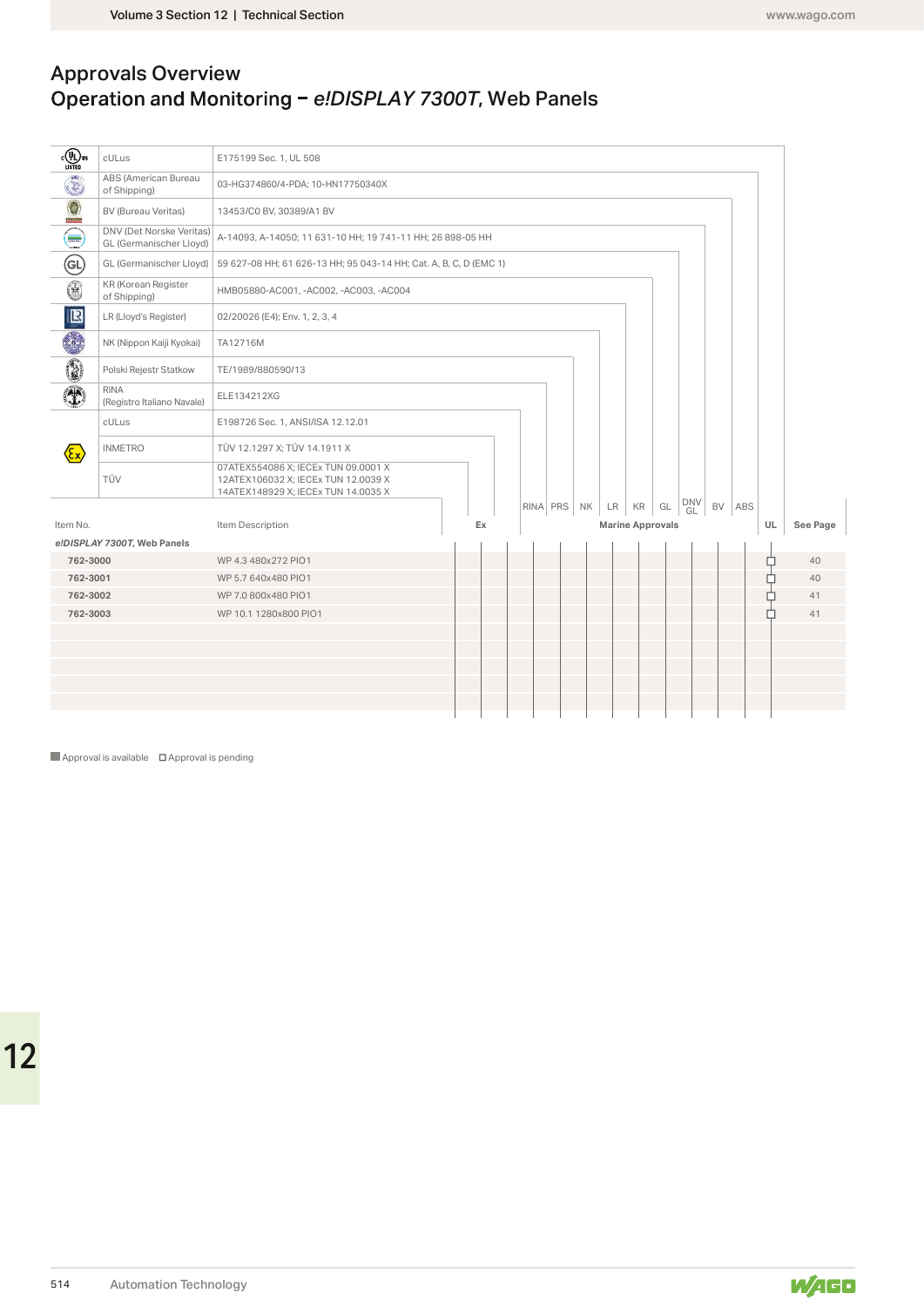## Approvals Overview Controllers - PFC100/200, PFC200 XTR, Controller 750, Controller 750 XTR<br>Variants upon Request (Item No. with Suffix /...-...)

| $c$ (U) us<br>Listed              | cULus                                               | E175199 Sec. 1, UL 508                                                                                            |    |   |                                |                         |                                                                  |        |          |
|-----------------------------------|-----------------------------------------------------|-------------------------------------------------------------------------------------------------------------------|----|---|--------------------------------|-------------------------|------------------------------------------------------------------|--------|----------|
| $\ddot{\odot}$                    | ABS (American Bureau<br>of Shipping)                | 03-HG374860/4-PDA; 10-HN17750340X                                                                                 |    |   |                                |                         |                                                                  |        |          |
| $^{\circ}$                        | BV (Bureau Veritas)                                 | 13453/C0 BV, 30389/A1 BV                                                                                          |    |   |                                |                         |                                                                  |        |          |
| $\bigoplus$                       | DNV (Det Norske Veritas)<br>GL (Germanischer Lloyd) | A-14093, A-14050; 11 631-10 HH; 19 741-11 HH; 26 898-05 HH                                                        |    |   |                                |                         |                                                                  |        |          |
| $\bigoplus$                       | GL (Germanischer Lloyd)                             | 59 627-08 HH; 61 626-13 HH; 95 043-14 HH; Cat. A, B, C, D (EMC 1)                                                 |    |   |                                |                         |                                                                  |        |          |
| 0                                 | KR (Korean Register<br>of Shipping)                 | HMB05880-AC001, -AC002, -AC003, -AC004                                                                            |    |   |                                |                         |                                                                  |        |          |
| $\blacksquare$                    | LR (Lloyd's Register)                               | 02/20026 (E4); Env. 1, 2, 3, 4                                                                                    |    |   |                                |                         |                                                                  |        |          |
| O                                 | NK (Nippon Kaiji Kyokai)                            | TA12716M                                                                                                          |    |   |                                |                         |                                                                  |        |          |
| 0                                 | Polski Rejestr Statkow                              | TE/1989/880590/13                                                                                                 |    |   |                                |                         |                                                                  |        |          |
| $\hat{\mathbf{T}}$                | RINA                                                | ELE134212XG                                                                                                       |    |   |                                |                         |                                                                  |        |          |
|                                   | (Registro Italiano Navale)<br>cULus                 | E198726 Sec. 1, ANSI/ISA 12.12.01                                                                                 |    |   |                                |                         |                                                                  |        |          |
|                                   |                                                     | TÜV 12.1297 X; TÜV 14.1911 X                                                                                      |    |   |                                |                         |                                                                  |        |          |
| $\langle \! \! \! \infty \rangle$ | <b>INMETRO</b><br>TÜV                               | 07ATEX554086 X; IECEx TUN 09.0001 X<br>12ATEX106032 X; IECEx TUN 12.0039 X<br>14ATEX148929 X; IECEx TUN 14.0035 X |    |   | RINA   PRS   NK   LR   KR   GL |                         | $\begin{array}{c} \text{DNV} \\ \text{GL} \end{array}$<br>BV ABS |        |          |
| Item No.                          | PFC100/PFC200 <sup>1)</sup>                         | Item Description                                                                                                  | Ex |   |                                | <b>Marine Approvals</b> |                                                                  | UL     | See Page |
| 750-8100                          |                                                     | PFC100 2ETH ECO                                                                                                   |    | □ |                                |                         | □                                                                | □      | 54       |
| 750-8101                          |                                                     | PFC100 2ETH                                                                                                       |    | ¢ |                                |                         | ₿                                                                | □      | 55       |
| 750-8102                          |                                                     | PFC100 2ETH RS                                                                                                    |    | ⊏ |                                |                         | ⊓                                                                | ш      | 55       |
| 750-8202                          |                                                     | PFC200 2ETH RS                                                                                                    |    |   |                                |                         |                                                                  |        | 56       |
| 750-8203                          |                                                     | PFC200 2ETH CAN                                                                                                   |    |   |                                |                         |                                                                  |        | 57       |
| 750-8204                          |                                                     | PFC200 2ETH RS CAN                                                                                                |    |   |                                |                         |                                                                  |        | 57       |
| 750-8206                          |                                                     | PFC200 2ETH RS CAN DPS                                                                                            |    |   |                                |                         |                                                                  |        | 57       |
| 750-8207                          |                                                     | PFC200 2ETH RS 3G                                                                                                 |    |   |                                |                         | ⊔<br>户                                                           | □<br>п | 58<br>59 |
| 750-8208                          | PFC200 XTR <sup>1)</sup>                            | PFC200 CS 2ETH RS CAN DPM                                                                                         |    |   |                                |                         |                                                                  |        |          |
|                                   | 750-8202/040-000                                    | PFC200 2ETH RS XTR                                                                                                |    |   |                                |                         |                                                                  |        | 66       |
|                                   | 750-8202/040-001                                    | PFC200 2ETH RS XTR Tele                                                                                           |    |   |                                |                         |                                                                  |        | 66       |
|                                   | 750-8206/040-000                                    | PFC200 2ETH RS CAN DPS XTR                                                                                        |    |   |                                |                         |                                                                  |        | 67       |
|                                   | 750-8206/040-001                                    | PFC200 2ETH RS CAN DPS XTR Tele                                                                                   |    |   |                                |                         |                                                                  |        | 67       |
|                                   | Controller 750 <sup>1)</sup>                        |                                                                                                                   |    |   |                                |                         |                                                                  |        |          |
| 750-804                           |                                                     | <b>Controller INTERBUS</b>                                                                                        |    |   |                                |                         |                                                                  |        | 85       |
| 750-806                           |                                                     | <b>Controller DeviceNet</b>                                                                                       |    |   |                                |                         |                                                                  | u      | 81       |
|                                   | 750-815/300-000                                     | Controller MODBUS RS485 115.2kBd                                                                                  |    |   |                                |                         |                                                                  | ٠      | 82       |
|                                   | 750-816/300-000                                     | Controller MODBUS RS232 115.2kBd                                                                                  |    |   |                                |                         |                                                                  | n      | 82       |
| 750-829                           |                                                     | Controller BACnet MS/TP                                                                                           |    | Ċ |                                |                         |                                                                  | □      | 79       |
| 750-831                           |                                                     | Controller BACnet/IP                                                                                              |    |   |                                |                         |                                                                  | ٠      | 78       |
| 750-833                           |                                                     | Controller PROFIBUS Slave                                                                                         |    |   |                                |                         |                                                                  |        | 83       |
| 750-837                           |                                                     | Controller CANopen M1 MCS                                                                                         |    |   |                                |                         |                                                                  |        | 84       |
| 750-838                           |                                                     | Controller CANopen M1 Dsub                                                                                        |    |   |                                |                         |                                                                  |        | 84       |
| 750-842                           |                                                     | Controller ETHERNET G1                                                                                            |    |   |                                |                         |                                                                  | ٠      | 80       |
| 750-843                           |                                                     | Controller ETHERNET G1 ECO                                                                                        |    |   |                                |                         |                                                                  |        | 80       |
| 750-852                           |                                                     | Controller ETHERNET G3 ECO                                                                                        |    |   |                                |                         |                                                                  |        | 76       |
| 750-880                           |                                                     | Controller ETHERNET G3 SD                                                                                         |    |   |                                |                         |                                                                  | n      | 74       |
| 750-881                           |                                                     | Controller ETHERNET G3                                                                                            |    |   |                                |                         |                                                                  | n      | 75       |
| 750-882                           |                                                     | Controller ETHERNET G3 MR                                                                                         |    |   |                                |                         |                                                                  | ٠      | 75       |
| 750-885                           |                                                     | Controller ETHERNET G3 SD MR                                                                                      |    |   |                                |                         |                                                                  | ٠      | 75       |
| 750-889                           |                                                     | Controller KNX/IP                                                                                                 |    | ₽ |                                |                         | □                                                                | □      | 77       |
|                                   | Controller 750 XTR <sup>1)</sup>                    |                                                                                                                   |    |   |                                |                         |                                                                  |        |          |
|                                   | 750-838/040-000                                     | Controller CANopen M3 DSub XTR                                                                                    |    |   |                                |                         |                                                                  |        | 93       |
|                                   | 750-880/040-000                                     | Controller ETHERNET G3 SD XTR                                                                                     |    |   |                                |                         |                                                                  |        | 92       |
|                                   | 750-880/040-001                                     | Controller ETHERNET G3 SD Tele XTR                                                                                |    |   |                                |                         |                                                                  |        | 92       |

1) Notice: WAGO's 750-626 Filter Module is mandatory for marine approval (observe power supply instructions)!  $\blacksquare$  Approval is available  $\blacksquare$  Approval is pending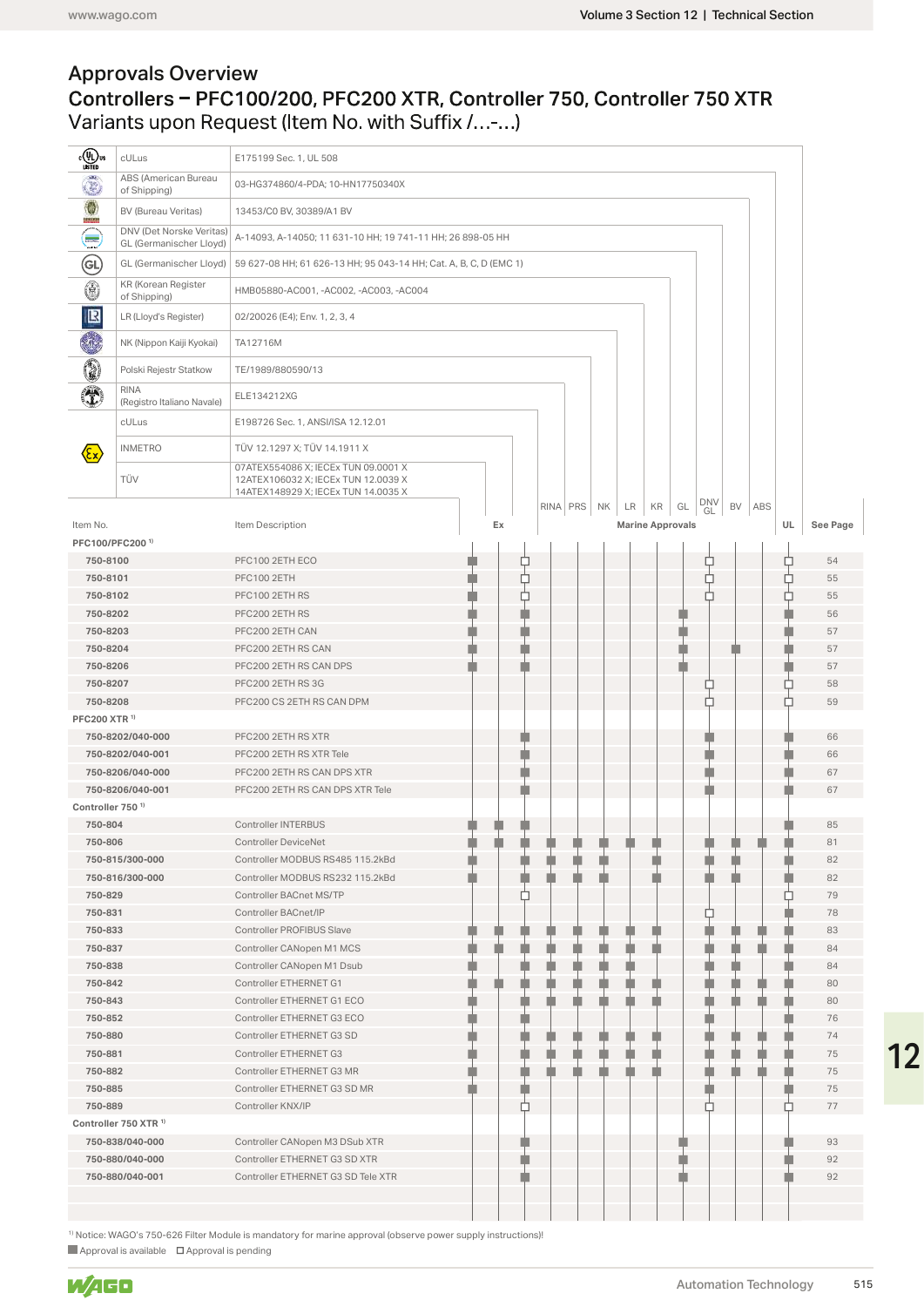#### Fieldbus Couplers - I/O-System 750; Fieldbus Connector Variants upon Request (Item No. with Suffix /...-...) Approvals Overview

| <b>E</b> UD <sub>US</sub><br>LISTED          | cULus                                              | E175199 Sec. 1, UL 508                                                                                                                            |    |             |  |                         |           |                                                                                                                       |                                                                                                                      |            |
|----------------------------------------------|----------------------------------------------------|---------------------------------------------------------------------------------------------------------------------------------------------------|----|-------------|--|-------------------------|-----------|-----------------------------------------------------------------------------------------------------------------------|----------------------------------------------------------------------------------------------------------------------|------------|
|                                              | ABS (American Bureau                               |                                                                                                                                                   |    |             |  |                         |           |                                                                                                                       |                                                                                                                      |            |
| C<br>$\bullet$                               | of Shipping)                                       | 03-HG374860/4-PDA; 10-HN17750340X                                                                                                                 |    |             |  |                         |           |                                                                                                                       |                                                                                                                      |            |
| <b>ERKERIN</b>                               | BV (Bureau Veritas)<br>DNV (Det Norske Veritas)    | 13453/C0 BV, 30389/A1 BV<br>A-14093, A-14050; 11 631-10 HH; 19 741-11 HH; 26 898-05 HH                                                            |    |             |  |                         |           |                                                                                                                       |                                                                                                                      |            |
| Œ                                            | GL (Germanischer Lloyd)<br>GL (Germanischer Lloyd) | 59 627-08 HH; 61 626-13 HH; 95 043-14 HH; Cat. A, B, C, D (EMC 1)                                                                                 |    |             |  |                         |           |                                                                                                                       |                                                                                                                      |            |
| @<br>۳                                       | KR (Korean Register                                | HMB05880-AC001, -AC002, -AC003, -AC004                                                                                                            |    |             |  |                         |           |                                                                                                                       |                                                                                                                      |            |
|                                              | of Shipping)                                       |                                                                                                                                                   |    |             |  |                         |           |                                                                                                                       |                                                                                                                      |            |
| $\mathbb{R}$<br>O                            | LR (Lloyd's Register)<br>NK (Nippon Kaiji Kyokai)  | 02/20026 (E4); Env. 1, 2, 3, 4<br>TA12716M                                                                                                        |    |             |  |                         |           |                                                                                                                       |                                                                                                                      |            |
|                                              |                                                    |                                                                                                                                                   |    |             |  |                         |           |                                                                                                                       |                                                                                                                      |            |
| 0                                            | Polski Rejestr Statkow<br><b>RINA</b>              | TE/1989/880590/13                                                                                                                                 |    |             |  |                         |           |                                                                                                                       |                                                                                                                      |            |
| $\hat{\mathbf{T}}$                           | (Registro Italiano Navale)                         | ELE134212XG                                                                                                                                       |    |             |  |                         |           |                                                                                                                       |                                                                                                                      |            |
|                                              | cULus                                              | E198726 Sec. 1, ANSI/ISA 12.12.01                                                                                                                 |    |             |  |                         |           |                                                                                                                       |                                                                                                                      |            |
| $\left\langle \xi_{\mathrm{X}}\right\rangle$ | <b>INMETRO</b><br>TÜV                              | TÜV 12.1297 X; TÜV 14.1911 X<br>07ATEX554086 X; IECEx TUN 09.0001 X<br>12ATEX106032 X; IECEx TUN 12.0039 X<br>14ATEX148929 X; IECEx TUN 14.0035 X |    |             |  |                         |           |                                                                                                                       |                                                                                                                      |            |
|                                              |                                                    |                                                                                                                                                   |    | RINA PRS NK |  | $LR$ $KR$ $GL$          | DNV<br>GL | BV ABS                                                                                                                |                                                                                                                      |            |
| Item No.                                     | Fieldbus Couplers I/O-System 750 <sup>1)</sup>     | Item Description                                                                                                                                  | Ex |             |  | <b>Marine Approvals</b> |           |                                                                                                                       | UL                                                                                                                   | See Page   |
| 750-303                                      |                                                    | FC PROFIBUS G1 12 Mbd                                                                                                                             |    |             |  |                         |           |                                                                                                                       |                                                                                                                      | 107        |
| 750-304                                      |                                                    | <b>FC INTERBUS</b>                                                                                                                                |    |             |  |                         |           |                                                                                                                       |                                                                                                                      | 116        |
| 750-306                                      |                                                    | FC DeviceNet                                                                                                                                      |    |             |  |                         |           |                                                                                                                       |                                                                                                                      | 111        |
| 750-307                                      |                                                    | FC CANopen                                                                                                                                        |    |             |  |                         |           |                                                                                                                       | ٠                                                                                                                    | 112        |
| 750-310                                      |                                                    | FC CC-Link                                                                                                                                        |    |             |  |                         |           |                                                                                                                       |                                                                                                                      | 118        |
|                                              | 750-315/300-000                                    | FC MODBUS RS485 115.2kBd                                                                                                                          |    |             |  |                         |           |                                                                                                                       | ٠                                                                                                                    | 115        |
|                                              | 750-316/300-000                                    | FC MODBUS RS232 115.2kBd                                                                                                                          |    |             |  |                         |           |                                                                                                                       | H.                                                                                                                   | 115        |
| 750-331                                      |                                                    | FC PROFIBUS FOC 1.5 Mbd                                                                                                                           |    |             |  |                         |           |                                                                                                                       | <b>Service Service</b>                                                                                               | 108        |
| 750-333                                      |                                                    | FC PROFIBUS G2 12 Mbd                                                                                                                             |    |             |  |                         |           |                                                                                                                       | T.                                                                                                                   | 107        |
| 750-334                                      |                                                    | FC INTERBUS FOC                                                                                                                                   |    |             |  |                         |           |                                                                                                                       |                                                                                                                      | 116        |
| 750-337                                      |                                                    | FC CANopen MCS                                                                                                                                    |    |             |  |                         |           |                                                                                                                       |                                                                                                                      | 112        |
| 750-338                                      |                                                    | FC CANopen Dsub                                                                                                                                   |    |             |  |                         |           |                                                                                                                       |                                                                                                                      | 113        |
| 750-342                                      |                                                    | FC ETHERNET G1                                                                                                                                    |    |             |  |                         |           | n                                                                                                                     | n.                                                                                                                   | 109        |
| 750-343                                      |                                                    | FC PROFIBUS 12 Mbd ECO                                                                                                                            |    |             |  |                         |           |                                                                                                                       | Ė                                                                                                                    | 108        |
| 750-344                                      |                                                    | FC INTERBUS 500kbit/s ECO                                                                                                                         |    |             |  |                         |           |                                                                                                                       | <b>STATE OF STATE OF STATE OF STATE OF STATE OF STATE OF STATE OF STATE OF STATE OF STATE OF STATE OF STATE OF S</b> | 117        |
| 750-345                                      |                                                    | FC INTERBUS 2Mbit/s ECO                                                                                                                           |    |             |  |                         |           |                                                                                                                       |                                                                                                                      | 117        |
| 750-346                                      |                                                    | FC DeviceNet ECO                                                                                                                                  |    |             |  |                         |           |                                                                                                                       |                                                                                                                      | 111        |
| 750-347                                      |                                                    | FC CANopen MCS ECO                                                                                                                                |    |             |  |                         |           |                                                                                                                       |                                                                                                                      | 113        |
| 750-348                                      |                                                    | FC CANopen Dsub ECO                                                                                                                               |    |             |  |                         |           | <b>Contract Contract Contract Contract Contract Contract Contract Contract Contract Contract Contract Contract Co</b> | Ĥ                                                                                                                    | 113        |
| 750-351                                      |                                                    | FC sercos                                                                                                                                         |    |             |  |                         |           |                                                                                                                       |                                                                                                                      | 114        |
| 750-352                                      |                                                    | FC ETHERNET G3                                                                                                                                    |    |             |  |                         |           |                                                                                                                       |                                                                                                                      | 109        |
| 750-354                                      |                                                    | FC EtherCAT                                                                                                                                       | n  |             |  |                         |           |                                                                                                                       | ш                                                                                                                    | 110        |
| 750-375                                      |                                                    | FC PROFINET G3                                                                                                                                    |    |             |  |                         |           |                                                                                                                       | n                                                                                                                    | 106        |
| 750-377                                      |                                                    | FC PROFINET G3 ECO                                                                                                                                |    |             |  |                         | т         |                                                                                                                       | n                                                                                                                    | 106        |
|                                              | <b>Fieldbus Connector</b>                          |                                                                                                                                                   |    |             |  |                         |           |                                                                                                                       |                                                                                                                      |            |
| 750-960                                      |                                                    | Connector PROFIBUS DSub-M 9P                                                                                                                      |    |             |  |                         |           |                                                                                                                       |                                                                                                                      | 472        |
| 750-961                                      |                                                    | Connector INTERBUS DSub-F 9P                                                                                                                      |    |             |  |                         |           |                                                                                                                       | ٠                                                                                                                    | 475        |
| 750-962                                      |                                                    | Connector INTERBUS DSub-M 9P                                                                                                                      |    |             |  |                         |           |                                                                                                                       | I.                                                                                                                   | 475        |
| 750-963                                      |                                                    | Connector CANopen DSub-F 9P                                                                                                                       |    |             |  |                         |           |                                                                                                                       |                                                                                                                      | 474        |
| 750-965                                      |                                                    | Connector CC-Link DSub-M 9P                                                                                                                       |    |             |  |                         |           |                                                                                                                       |                                                                                                                      | 476        |
| 750-975<br>750-976                           |                                                    | Connector ETHERNET RJ45 Cat.5 180° T568A<br>Connector PROFINET RJ45 Cat.5 180° AWG22                                                              |    |             |  |                         |           | u                                                                                                                     |                                                                                                                      | 466<br>470 |
|                                              |                                                    |                                                                                                                                                   |    |             |  |                         |           |                                                                                                                       |                                                                                                                      |            |
|                                              |                                                    |                                                                                                                                                   |    |             |  |                         |           |                                                                                                                       |                                                                                                                      |            |
|                                              |                                                    |                                                                                                                                                   |    |             |  |                         |           |                                                                                                                       |                                                                                                                      |            |

<sup>1)</sup> Notice: WAGO's 750-626 Filter Module is mandatory for marine approval (observe power supply instructions)!  $\blacksquare$  Approval is available  $\blacksquare$  Approval is pending

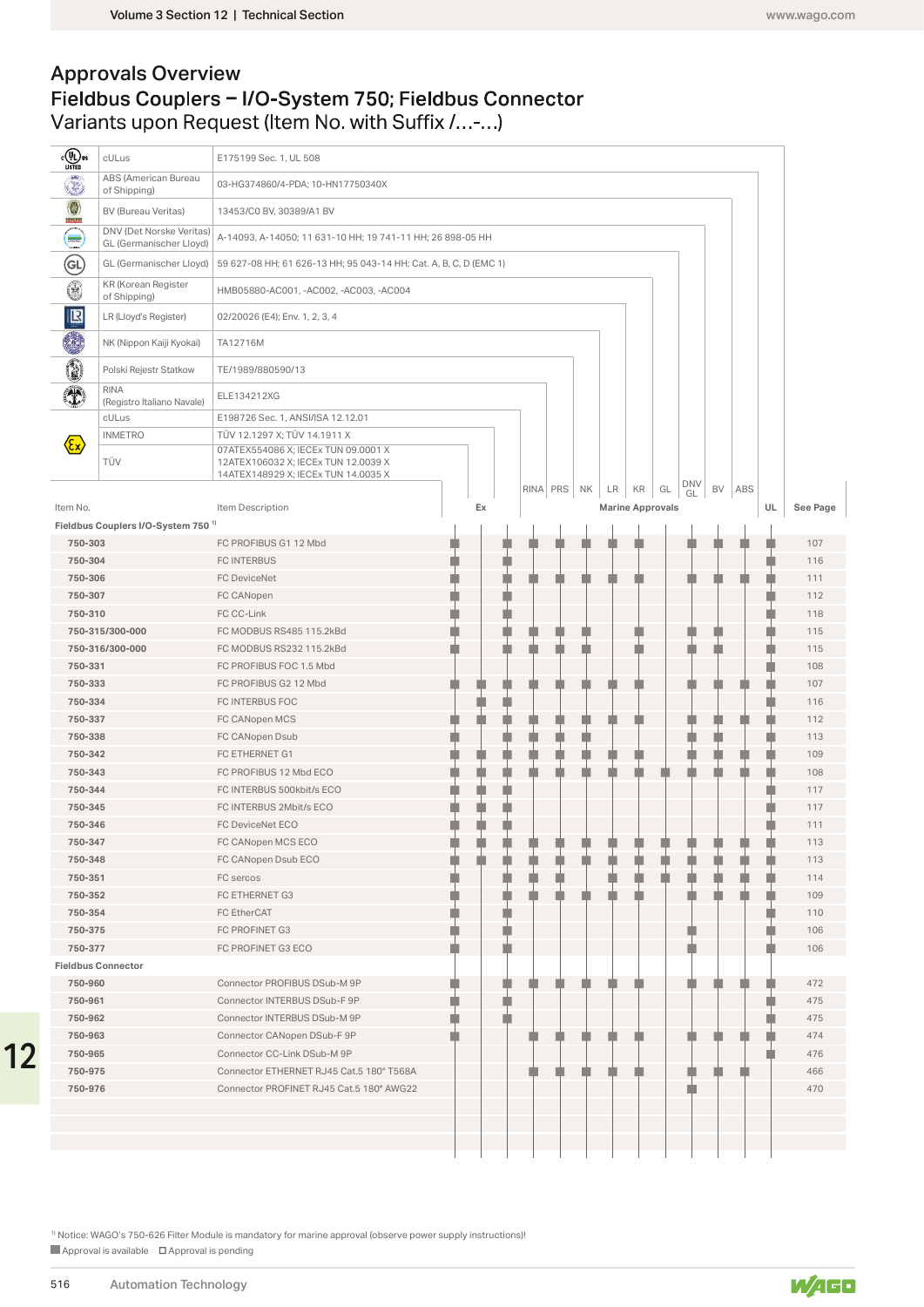## Digital Input - I/O-System 750/753<br>Variants upon Request (Item No. with Suffix /...-...) Approvals Overview

| $\frac{c}{\text{us}}$ us           | cULus                                               | E175199 Sec. 1, UL 508                                                                                            |                        |                                                                                                                      |                       |                                                                                                                            |                                                                                                                              |            |     |        |         |     |            |
|------------------------------------|-----------------------------------------------------|-------------------------------------------------------------------------------------------------------------------|------------------------|----------------------------------------------------------------------------------------------------------------------|-----------------------|----------------------------------------------------------------------------------------------------------------------------|------------------------------------------------------------------------------------------------------------------------------|------------|-----|--------|---------|-----|------------|
| ٥                                  | ABS (American Bureau<br>of Shipping)                | 03-HG374860/4-PDA; 10-HN17750340X                                                                                 |                        |                                                                                                                      |                       |                                                                                                                            |                                                                                                                              |            |     |        |         |     |            |
| $\bullet$                          | BV (Bureau Veritas)                                 | 13453/C0 BV, 30389/A1 BV                                                                                          |                        |                                                                                                                      |                       |                                                                                                                            |                                                                                                                              |            |     |        |         |     |            |
| ⋹                                  | DNV (Det Norske Veritas)<br>GL (Germanischer Lloyd) | A-14093, A-14050; 11 631-10 HH; 19 741-11 HH; 26 898-05 HH                                                        |                        |                                                                                                                      |                       |                                                                                                                            |                                                                                                                              |            |     |        |         |     |            |
| $\bigoplus$                        | GL (Germanischer Lloyd)                             | 59 627-08 HH; 61 626-13 HH; 95 043-14 HH; Cat. A, B, C, D (EMC 1)                                                 |                        |                                                                                                                      |                       |                                                                                                                            |                                                                                                                              |            |     |        |         |     |            |
| ۳                                  | KR (Korean Register<br>of Shipping)                 | HMB05880-AC001, -AC002, -AC003, -AC004                                                                            |                        |                                                                                                                      |                       |                                                                                                                            |                                                                                                                              |            |     |        |         |     |            |
| $\mathbb{R}$                       | LR (Lloyd's Register)                               | 02/20026 (E4); Env. 1, 2, 3, 4                                                                                    |                        |                                                                                                                      |                       |                                                                                                                            |                                                                                                                              |            |     |        |         |     |            |
| O                                  | NK (Nippon Kaiji Kyokai)                            | TA12716M                                                                                                          |                        |                                                                                                                      |                       |                                                                                                                            |                                                                                                                              |            |     |        |         |     |            |
| 0                                  | Polski Rejestr Statkow                              | TE/1989/880590/13                                                                                                 |                        |                                                                                                                      |                       |                                                                                                                            |                                                                                                                              |            |     |        |         |     |            |
| $\hat{I}$                          | <b>RINA</b>                                         | ELE134212XG                                                                                                       |                        |                                                                                                                      |                       |                                                                                                                            |                                                                                                                              |            |     |        |         |     |            |
|                                    | (Registro Italiano Navale)<br>cULus                 | E198726 Sec. 1, ANSI/ISA 12.12.01                                                                                 |                        |                                                                                                                      |                       |                                                                                                                            |                                                                                                                              |            |     |        |         |     |            |
|                                    | <b>INMETRO</b>                                      | TÜV 12.1297 X; TÜV 14.1911 X                                                                                      |                        |                                                                                                                      |                       |                                                                                                                            |                                                                                                                              |            |     |        |         |     |            |
| $\langle \xi_{\mathsf{X}} \rangle$ | TÜV                                                 | 07ATEX554086 X; IECEx TUN 09.0001 X<br>12ATEX106032 X; IECEx TUN 12.0039 X<br>14ATEX148929 X; IECEx TUN 14.0035 X |                        |                                                                                                                      |                       |                                                                                                                            |                                                                                                                              |            | DNV |        |         |     |            |
| Item No.                           |                                                     | Item Description                                                                                                  |                        | Ex                                                                                                                   | RINA PRS NK           |                                                                                                                            | LR<br><b>Marine Approvals</b>                                                                                                | KR  <br>GL | GL  | BV ABS |         | UL  | See Page   |
| <b>Digital Input</b>               |                                                     |                                                                                                                   |                        |                                                                                                                      |                       |                                                                                                                            |                                                                                                                              |            |     |        |         |     |            |
| 750-400                            |                                                     | 2DI 24 VDC 3ms                                                                                                    |                        |                                                                                                                      |                       |                                                                                                                            |                                                                                                                              |            |     |        |         |     | 123        |
| 750-401                            |                                                     | 2DI 24 VDC 0.2ms                                                                                                  |                        |                                                                                                                      | ţ                     | Ì                                                                                                                          | Ţ                                                                                                                            |            |     |        |         |     | 129        |
| 750-402                            |                                                     | 4DI 24 VDC 3ms<br>4DI 24 VDC 0.2ms                                                                                |                        | û                                                                                                                    |                       |                                                                                                                            | ū                                                                                                                            |            |     |        |         |     | 124<br>129 |
| 750-403<br>750-405                 |                                                     | 2DI 230 VAC                                                                                                       |                        |                                                                                                                      |                       |                                                                                                                            |                                                                                                                              |            |     |        |         |     | 146        |
| 750-406                            |                                                     | 2DI 120 VAC                                                                                                       |                        |                                                                                                                      |                       |                                                                                                                            |                                                                                                                              |            |     |        |         |     | 146        |
| 750-407                            |                                                     | 2DI 220 VDC                                                                                                       |                        |                                                                                                                      |                       |                                                                                                                            |                                                                                                                              |            |     |        |         |     | 145        |
| 750-408                            |                                                     | 4DI 24 VDC 3ms LSS                                                                                                |                        |                                                                                                                      |                       |                                                                                                                            |                                                                                                                              |            |     |        |         |     | 132        |
| 750-409                            |                                                     | 4DI 24 VDC 0.2ms LSS                                                                                              |                        |                                                                                                                      |                       |                                                                                                                            |                                                                                                                              |            |     |        |         |     | 135        |
| 750-410                            |                                                     | 2DI 24 VDC 3ms Proxi Sensor                                                                                       |                        | П                                                                                                                    |                       |                                                                                                                            |                                                                                                                              |            |     |        |         |     | 137        |
| 750-411                            |                                                     | 2DI 24 VDC 0.2ms Proxi Sensor                                                                                     |                        | û,                                                                                                                   |                       | i r                                                                                                                        |                                                                                                                              |            |     |        |         |     | 137        |
| 750-412                            |                                                     | 2DI 48 VDC 3ms                                                                                                    |                        | ÷.                                                                                                                   |                       |                                                                                                                            |                                                                                                                              |            |     |        |         |     | 143        |
| 750-414                            |                                                     | 4DI 5 VDC 0.2ms                                                                                                   |                        |                                                                                                                      |                       |                                                                                                                            |                                                                                                                              |            |     |        |         |     | 122        |
| 750-415                            |                                                     | 4DI 24 VAC/VDC 20ms                                                                                               |                        |                                                                                                                      |                       |                                                                                                                            | ш                                                                                                                            |            |     |        |         |     | 141        |
| 750-418                            |                                                     | 2DI 24 VDC 3ms Acknol Diagn                                                                                       |                        | ¢<br>۰                                                                                                               | ū<br>ŋ                | Ţ                                                                                                                          | T                                                                                                                            |            |     |        |         |     | 123        |
| 750-421                            |                                                     | 2DI 24 VDC 3ms Diagn                                                                                              |                        | n                                                                                                                    | n.<br>Ħ               | n.                                                                                                                         | n 1                                                                                                                          |            |     |        |         |     | 124        |
| 750-422                            |                                                     | 4DI 24 VDC Pulse Extention<br>4DI 24 VAC/VDC 50ms                                                                 | T                      | J<br>٠                                                                                                               |                       |                                                                                                                            |                                                                                                                              |            |     |        |         |     | 140        |
| 750-423<br>750-424                 |                                                     | 2DI 24 VDC Intruder Detection                                                                                     |                        | Ù.                                                                                                                   | Ŧ<br>in the set<br>à. | <b>STATE OF STATE OF STATE OF STATE OF STATE OF STATE OF STATE OF STATE OF STATE OF STATE OF STATE OF STATE OF S</b><br>÷, | <b>Contract Contract Contract Contract Contract Contract Contract Contract Contract Contract Contract Contract Co</b><br>n k |            | n " | n t    |         |     | 141<br>139 |
| 750-425                            |                                                     | 2DI NAMUR                                                                                                         | û                      | ¢<br>Ėľ.                                                                                                             | Ŧ                     |                                                                                                                            |                                                                                                                              |            |     |        |         |     | 138        |
| 750-427                            |                                                     | 2DI 110 VDC                                                                                                       | n 1                    | Ù<br>Ė                                                                                                               |                       |                                                                                                                            |                                                                                                                              |            |     |        |         |     | 145        |
| 750-428                            |                                                     | 4DI 42 VAC/VDC 20ms                                                                                               | т                      |                                                                                                                      |                       |                                                                                                                            |                                                                                                                              |            |     |        |         | a r | 142        |
| 750-430                            |                                                     | 8DI 24 VDC 3ms                                                                                                    | n 1                    | ¢<br>L.                                                                                                              | ur i<br>ur.           | ur r                                                                                                                       | r<br>I r                                                                                                                     |            | H   |        | l li    | Ĥ   | 126        |
| 750-431                            |                                                     | 8DI 24 VDC 0.2ms                                                                                                  | n i                    | Ŵ<br>۰                                                                                                               | Ù.<br>T               | r                                                                                                                          | n"<br>m                                                                                                                      |            |     |        | Ō,      | Ħ   | 131        |
| 750-432                            |                                                     | 4DI 24 VDC 3ms 2-wire                                                                                             | m                      | r                                                                                                                    | ¢<br>r                | r                                                                                                                          | n"<br>m                                                                                                                      |            |     |        |         | Ħ   | 125        |
| 750-433                            |                                                     | 4DI 24 VDC 0.2ms 2-wire                                                                                           | n 1                    | Ú.                                                                                                                   | Ù,<br>r               | r                                                                                                                          | U.<br>m                                                                                                                      |            |     |        | n i     | Ħ   | 130        |
| $750 - 435^{2}$                    |                                                     | 1DI NAMUR Exi                                                                                                     | ٦                      |                                                                                                                      |                       |                                                                                                                            |                                                                                                                              |            | ۳   |        | ¢       | Ľ,  | 259        |
| 750-436                            |                                                     | 8DI 24 VDC 3ms LSS                                                                                                | n.                     | Ū                                                                                                                    | ¥<br>T                | ¥                                                                                                                          | í,<br>r                                                                                                                      |            | ť   | n in   | ¢       | ¢   | 133        |
| 750-437                            |                                                     | 8DI 24 VDC 0.2ms LSS                                                                                              |                        |                                                                                                                      | n i<br>Π              | T                                                                                                                          | a d<br>n                                                                                                                     |            | Ħ   |        | Ĥ       | È   | 136        |
| $750 - 438^{2}$                    |                                                     | 2DI NAMUR Exi                                                                                                     | T.                     | ¢<br><b>Service Service</b>                                                                                          | ÷<br>n.               | ú.                                                                                                                         | n.                                                                                                                           |            | ۰   |        | Ĥ       | n   | 259        |
| 750-439 <sup>2)</sup>              |                                                     | 8DI NAMUR Exi                                                                                                     | T.                     | ۰                                                                                                                    |                       |                                                                                                                            |                                                                                                                              |            |     |        |         | n   | 260        |
| 750-1400                           |                                                     | 16DI 24 VDC 3ms Ribbon Cable                                                                                      | ٠                      |                                                                                                                      |                       |                                                                                                                            |                                                                                                                              |            |     |        | ۴       | D.  | 127        |
| 750-1402                           |                                                     | 16DI 24 VDC 3ms LSS Ribbon Cable                                                                                  |                        |                                                                                                                      |                       |                                                                                                                            | ٠<br>٠                                                                                                                       |            | J.  | ٠      | D.      | n   | 134        |
| 750-1405                           |                                                     | 16DI 24 VDC 3ms                                                                                                   |                        |                                                                                                                      |                       |                                                                                                                            |                                                                                                                              |            |     |        | n       | ×   | 127        |
| 750-1406                           |                                                     | 16DI 24 VDC 0.2ms<br>16DI 24 VDC 3ms LSS                                                                          | <b>Service Service</b> | <b>STATE OF STATE OF STATE OF STATE OF STATE OF STATE OF STATE OF STATE OF STATE OF STATE OF STATE OF STATE OF S</b> |                       |                                                                                                                            | n,                                                                                                                           |            |     |        |         | ×   | 131        |
| 750-1407<br>750-1415               |                                                     | 8DI 24 VDC 3ms 2-wire                                                                                             |                        | T                                                                                                                    |                       |                                                                                                                            | ۰                                                                                                                            |            |     |        | ۴<br>Ė. | ×   | 134<br>126 |
| 750-1416                           |                                                     | 8DI 24 VDC 0.2ms 2-wire                                                                                           |                        |                                                                                                                      |                       |                                                                                                                            |                                                                                                                              |            |     |        |         |     | 131        |
| 750-1417                           |                                                     | 8DI 24 VDC 3ms LSS 2-wire                                                                                         |                        | Ĥ                                                                                                                    |                       |                                                                                                                            | ۰                                                                                                                            |            |     | Ė      | Ė       | n   | 133        |
| 750-1418                           |                                                     | 8DI 24 VDC 0.2ms LSS 2-wire                                                                                       | n                      |                                                                                                                      |                       |                                                                                                                            |                                                                                                                              |            |     |        | ņ       | D.  | 136        |
| 750-1420                           |                                                     | 4DI 24 VDC 3ms 3-wire                                                                                             | Ť.                     | ¢                                                                                                                    | ۰                     |                                                                                                                            | Ů.                                                                                                                           |            | Ľ.  | Ó.     | Ŕ,      | Ú.  | 125        |
| 750-1421                           |                                                     | 4DI 24 VDC 0.2ms 3-wire                                                                                           | T.                     | ۰                                                                                                                    |                       |                                                                                                                            |                                                                                                                              |            | Ľ.  |        | Ú.      | a.  | 130        |
| 750-1422                           |                                                     | 4DI 24 VDC 3ms LSS 3-wire                                                                                         | ۰                      | ¢                                                                                                                    |                       |                                                                                                                            | ú.                                                                                                                           |            | n.  | a in   | ¢.      | D.  | 132        |
| 750-1423                           |                                                     | 8DI 24 VDC 0.2ms LSS 3-wire                                                                                       | ¢                      | ¢                                                                                                                    |                       | n.                                                                                                                         | n.<br>٠                                                                                                                      |            | n.  |        |         | ¢.  | 135        |
|                                    |                                                     | 8DI PTC                                                                                                           | û.                     | ▭                                                                                                                    |                       |                                                                                                                            |                                                                                                                              |            |     |        |         | ่   | 148        |
| 750-1425                           |                                                     |                                                                                                                   |                        |                                                                                                                      |                       |                                                                                                                            |                                                                                                                              |            |     |        |         |     |            |
|                                    |                                                     |                                                                                                                   |                        |                                                                                                                      |                       |                                                                                                                            |                                                                                                                              |            |     |        |         |     |            |
| 753-429                            |                                                     | 2DI 60 VDC 3ms                                                                                                    | ٠                      | ۳                                                                                                                    |                       |                                                                                                                            |                                                                                                                              |            |     |        |         | ٠   | 144        |
| 753-434<br>753-440                 |                                                     | 8DI 5/12 VDC 0.2ms<br>4DI 120/230 VAC                                                                             | D,<br>n.               | ¢<br>I.                                                                                                              |                       |                                                                                                                            |                                                                                                                              |            |     |        |         | ۳   | 122<br>147 |

\*Approval also applies for WAGO's 753 Series I/O Module variant with pluggable connector.<br><sup>2)</sup> This module shall only be used in connection with the 24 VDC Ex i supply module (observe power supply instructions)!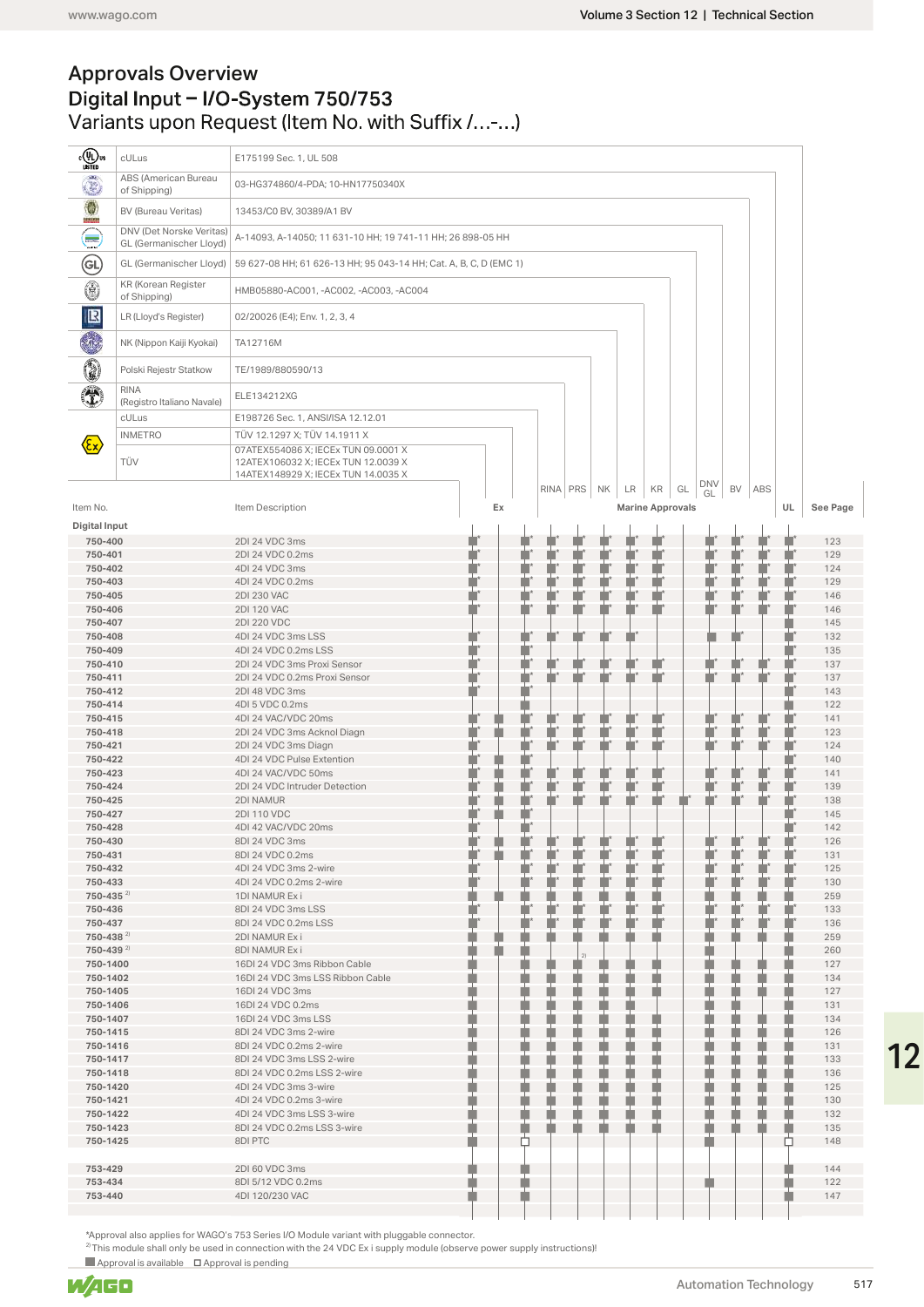## Digital Output - I/O-System 750/753<br>Variants upon Request (Item No. with Suffix /...-...) Approvals Overview

|                       | cULus                                               | E175199 Sec. 1, UL 508                                                                                            |    |    |             |  |                                      |    |           |     |                  |       |          |
|-----------------------|-----------------------------------------------------|-------------------------------------------------------------------------------------------------------------------|----|----|-------------|--|--------------------------------------|----|-----------|-----|------------------|-------|----------|
|                       | ABS (American Bureau<br>of Shipping)                | 03-HG374860/4-PDA; 10-HN17750340X                                                                                 |    |    |             |  |                                      |    |           |     |                  |       |          |
|                       | BV (Bureau Veritas)                                 | 13453/C0 BV, 30389/A1 BV                                                                                          |    |    |             |  |                                      |    |           |     |                  |       |          |
|                       | DNV (Det Norske Veritas)<br>GL (Germanischer Lloyd) | A-14093, A-14050; 11 631-10 HH; 19 741-11 HH; 26 898-05 HH                                                        |    |    |             |  |                                      |    |           |     |                  |       |          |
|                       | GL (Germanischer Lloyd)                             | 59 627-08 HH; 61 626-13 HH; 95 043-14 HH; Cat. A, B, C, D (EMC 1)                                                 |    |    |             |  |                                      |    |           |     |                  |       |          |
|                       | KR (Korean Register<br>of Shipping)                 | HMB05880-AC001, -AC002, -AC003, -AC004                                                                            |    |    |             |  |                                      |    |           |     |                  |       |          |
|                       | LR (Lloyd's Register)                               | 02/20026 (E4); Env. 1, 2, 3, 4                                                                                    |    |    |             |  |                                      |    |           |     |                  |       |          |
|                       | NK (Nippon Kaiji Kyokai)                            | TA12716M                                                                                                          |    |    |             |  |                                      |    |           |     |                  |       |          |
|                       | Polski Rejestr Statkow                              | TE/1989/880590/13                                                                                                 |    |    |             |  |                                      |    |           |     |                  |       |          |
|                       | RINA<br>(Registro Italiano Navale)                  | ELE134212XG                                                                                                       |    |    |             |  |                                      |    |           |     |                  |       |          |
|                       | cULus                                               | E198726 Sec. 1, ANSI/ISA 12.12.01                                                                                 |    |    |             |  |                                      |    |           |     |                  |       |          |
|                       | <b>INMETRO</b>                                      | TÜV 12.1297 X; TÜV 14.1911 X                                                                                      |    |    |             |  |                                      |    |           |     |                  |       |          |
|                       | TÜV                                                 | 07ATEX554086 X; IECEx TUN 09.0001 X<br>12ATEX106032 X; IECEx TUN 12.0039 X<br>14ATEX148929 X; IECEx TUN 14.0035 X |    |    |             |  |                                      |    |           |     |                  |       |          |
| Item No.              |                                                     | Item Description                                                                                                  |    | Ex | RINA PRS NK |  | $LR$ $KR$<br><b>Marine Approvals</b> | GL | DNV<br>GL |     | BV ABS           | UL    | See Page |
| 750-501               | <b>Digital Output</b>                               | 2DO 24 VDC 0.5A                                                                                                   |    |    |             |  |                                      |    |           |     | ur.              | m     | 153      |
| 750-502               |                                                     | 2DO 24 VDC 2A                                                                                                     |    |    |             |  |                                      |    | T.        |     | ur r             | N.    | 154      |
| 750-504               |                                                     | 4DO 24 VDC 0.5A                                                                                                   |    |    |             |  |                                      |    |           |     | ш                | n T   | 156      |
| 750-506               |                                                     | 2DO 24 VDC 0.5A Diagn                                                                                             |    |    |             |  |                                      |    |           |     |                  |       | 155      |
| 750-508               |                                                     | 2DO 24 VDC 2A Diagn                                                                                               |    |    |             |  |                                      |    |           |     |                  | u r   | 155      |
|                       |                                                     |                                                                                                                   |    |    |             |  |                                      |    |           |     |                  | T     |          |
| 750-509               |                                                     | 2DO 230 VAC 0.3A SSR                                                                                              |    |    |             |  |                                      |    |           |     | - r              |       | 164      |
| 750-512               |                                                     | 2RO 250 VAC 2A Relay2NO                                                                                           |    |    |             |  |                                      |    |           |     | m                | m     | 167      |
| 750-513               |                                                     | 2RO 250 VAC 2A Pot-free Relay2NO                                                                                  |    |    |             |  |                                      |    |           |     | r                | П     | 167      |
| 750-514               |                                                     | 2RO 125 VAC 0.5A Pot-free Relay2CO                                                                                |    |    |             |  |                                      |    |           |     | ur.              | Ľ     | 166      |
| 750-516               |                                                     | 4DO 24 VDC 0.5A LSS                                                                                               |    |    |             |  |                                      |    |           |     | n d              | n     | 158      |
| 750-517               |                                                     | 2RO 250 VAC 1A Pot-free Relay2CO                                                                                  |    |    |             |  |                                      |    |           |     | ur.              | Ħ     | 166      |
| 750-519               |                                                     | 4DO 5 VDC 20mA                                                                                                    |    |    |             |  |                                      |    |           |     |                  |       | 152      |
| 750-522               |                                                     | 2DO 230 VAC SSR                                                                                                   |    |    |             |  |                                      |    |           |     |                  |       | 165      |
| 750-523               |                                                     | 1RO 250 VAC 16A Pot-free Relay1NO                                                                                 |    |    |             |  |                                      |    |           |     |                  |       | 169      |
| 750-530               |                                                     | 8DO 24 VDC 0.5A                                                                                                   |    |    |             |  |                                      |    |           |     | <b>Contract</b>  | a a s | 159      |
| 750-531               |                                                     | 4DO 24 VDC 0.5A 2-wire                                                                                            | Ū  |    |             |  | n i                                  |    | ı         | T   | $\blacksquare^*$ | Ù,    | 157      |
| 750-532               |                                                     | 4DO 24 VDC 0.5A Diagn                                                                                             |    |    |             |  |                                      |    |           |     | n.               | n     | 158      |
| 750-534               |                                                     | 8DO 12 VDC 1A                                                                                                     |    |    |             |  |                                      |    |           |     |                  | n i   | 152      |
| 750-535 <sup>2)</sup> |                                                     | 2DO 24 VDC Exi                                                                                                    | ш  |    |             |  |                                      |    |           |     | H                | Ĥ     | 262      |
| 750-536               |                                                     | 8DO 24 VDC 0.5A LSS                                                                                               | H  |    |             |  |                                      |    |           | a n | n.               | Ħ.    | 159      |
| 750-537               |                                                     | 8DO 24 VDC 0.5A Diagn                                                                                             |    |    |             |  |                                      |    |           |     | m                | n"    | 159      |
| 750-538 <sup>2)</sup> |                                                     | 2RO Relay 2CO Exi                                                                                                 |    |    |             |  |                                      |    |           |     |                  |       | 263      |
| $750 - 539^{2}$       |                                                     | 4DO 24 VDC Valve Ex i                                                                                             | p. |    |             |  |                                      |    |           |     |                  |       | 262      |
| 750-1500              |                                                     | 16DO 24 VDC 0.5A Ribbon Cable                                                                                     | г  |    |             |  |                                      |    |           |     |                  |       | 162      |
| 750-1501              |                                                     | 16DO 24 VDC 0.5A LSS Ribbon Cable                                                                                 |    |    |             |  |                                      |    |           |     | ٠                | n     | 163      |
| 750-1502              |                                                     | 8DIO 24 VDC 0.5A Ribbon Cable                                                                                     |    |    |             |  |                                      |    |           |     | n                | I.    | 161      |
| 750-1504              |                                                     | 16DO 24 VDC 0.5A                                                                                                  |    |    |             |  |                                      |    |           |     | ٠                | Ĥ     | 162      |
| 750-1505              |                                                     | 16DO 24 VDC 0.5A LSS                                                                                              |    |    |             |  |                                      |    |           |     | n                | a in  | 163      |
| 750-1506              |                                                     | 8DIO 24 VDC 0.5A                                                                                                  |    |    |             |  |                                      |    |           |     | n                | n.    | 161      |
| 750-1515              |                                                     | 8DO 24 VDC 0.5A 2-wire                                                                                            |    |    |             |  |                                      |    |           |     | n                | n     | 160      |
| 750-1516              |                                                     | 8DO 24 VDC 0.5A LSS 2-wire                                                                                        |    |    |             |  |                                      |    |           |     |                  |       | 160      |
|                       |                                                     |                                                                                                                   |    |    |             |  |                                      |    |           |     |                  |       |          |
| 753-540               |                                                     | 4DO 120/230 VAC                                                                                                   |    |    |             |  |                                      |    |           |     |                  |       | 164      |

\*Approval also applies for WAGO's 753 Series I/O Module variant with pluggable connector.<br><sup>2)</sup> This module shall only be used in connection with the 24 VDC Ex i supply module (observe power supply instructions)!

 $\Box$  Approval is available  $\Box$  Approval is pending

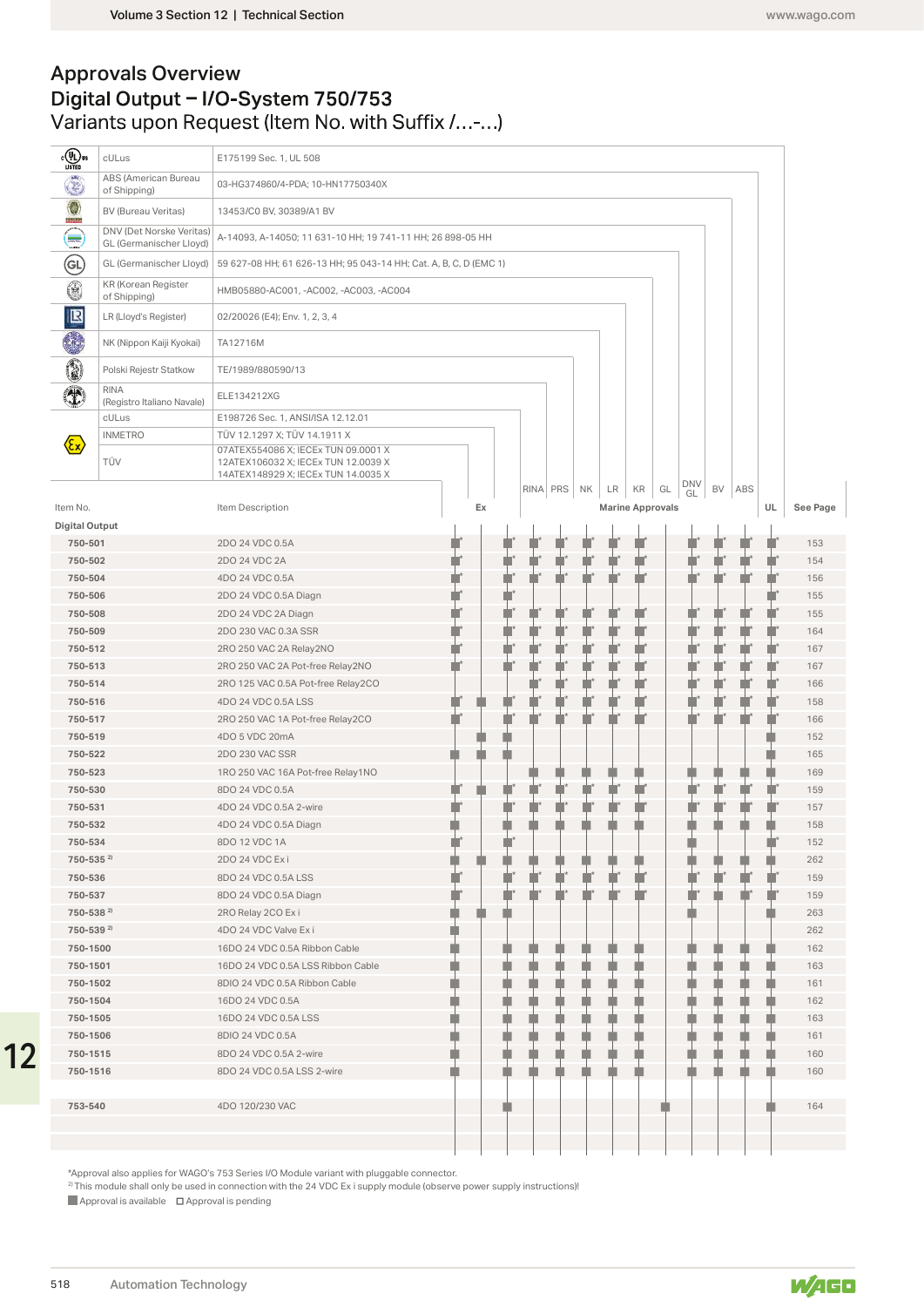## Approvals Overview<br>Analog Input - I/O-System 750/753 Variants upon Request (Item No. with Suffix /...-...)

| c(U)us                     | cULus                                               | E175199 Sec. 1, UL 508                                            |                                                                                                                                                                                                                                |                                                                                                                       |               |    |                                      |    |                  |                          |           |            |
|----------------------------|-----------------------------------------------------|-------------------------------------------------------------------|--------------------------------------------------------------------------------------------------------------------------------------------------------------------------------------------------------------------------------|-----------------------------------------------------------------------------------------------------------------------|---------------|----|--------------------------------------|----|------------------|--------------------------|-----------|------------|
| $\ddot{\odot}$             | ABS (American Bureau<br>of Shipping)                | 03-HG374860/4-PDA; 10-HN17750340X                                 |                                                                                                                                                                                                                                |                                                                                                                       |               |    |                                      |    |                  |                          |           |            |
| $\circ$                    | BV (Bureau Veritas)                                 | 13453/C0 BV, 30389/A1 BV                                          |                                                                                                                                                                                                                                |                                                                                                                       |               |    |                                      |    |                  |                          |           |            |
| $\bigoplus$                | DNV (Det Norske Veritas)<br>GL (Germanischer Lloyd) | A-14093, A-14050; 11 631-10 HH; 19 741-11 HH; 26 898-05 HH        |                                                                                                                                                                                                                                |                                                                                                                       |               |    |                                      |    |                  |                          |           |            |
| $\bigoplus$                | GL (Germanischer Lloyd)                             | 59 627-08 HH; 61 626-13 HH; 95 043-14 HH; Cat. A, B, C, D (EMC 1) |                                                                                                                                                                                                                                |                                                                                                                       |               |    |                                      |    |                  |                          |           |            |
| ۷                          | KR (Korean Register<br>of Shipping)                 | HMB05880-AC001, -AC002, -AC003, -AC004                            |                                                                                                                                                                                                                                |                                                                                                                       |               |    |                                      |    |                  |                          |           |            |
| $\blacksquare$             | LR (Lloyd's Register)                               | 02/20026 (E4); Env. 1, 2, 3, 4                                    |                                                                                                                                                                                                                                |                                                                                                                       |               |    |                                      |    |                  |                          |           |            |
| ₩                          | NK (Nippon Kaiji Kyokai)                            | TA12716M                                                          |                                                                                                                                                                                                                                |                                                                                                                       |               |    |                                      |    |                  |                          |           |            |
| 0                          | Polski Rejestr Statkow                              | TE/1989/880590/13                                                 |                                                                                                                                                                                                                                |                                                                                                                       |               |    |                                      |    |                  |                          |           |            |
| $\ddot{x}$                 | <b>RINA</b><br>(Registro Italiano Navale)           | ELE134212XG                                                       |                                                                                                                                                                                                                                |                                                                                                                       |               |    |                                      |    |                  |                          |           |            |
|                            | cULus                                               | E198726 Sec. 1, ANSI/ISA 12.12.01                                 |                                                                                                                                                                                                                                |                                                                                                                       |               |    |                                      |    |                  |                          |           |            |
|                            | <b>INMETRO</b>                                      | TÜV 12.1297 X; TÜV 14.1911 X                                      |                                                                                                                                                                                                                                |                                                                                                                       |               |    |                                      |    |                  |                          |           |            |
| $\langle \xi \chi \rangle$ |                                                     | 07ATEX554086 X; IECEx TUN 09.0001 X                               |                                                                                                                                                                                                                                |                                                                                                                       |               |    |                                      |    |                  |                          |           |            |
|                            | TÜV                                                 | 12ATEX106032 X; IECEx TUN 12.0039 X                               |                                                                                                                                                                                                                                |                                                                                                                       |               |    |                                      |    |                  |                          |           |            |
|                            |                                                     | 14ATEX148929 X; IECEx TUN 14.0035 X                               |                                                                                                                                                                                                                                |                                                                                                                       |               |    |                                      |    |                  |                          |           |            |
| Item No.                   |                                                     | Item Description                                                  |                                                                                                                                                                                                                                | Ex                                                                                                                    | RINA PRS NK   |    | $LR$ $KR$<br><b>Marine Approvals</b> | GL | DNV<br>GL        | BV ABS                   | UL        | See Page   |
| Analog Input               |                                                     |                                                                   |                                                                                                                                                                                                                                |                                                                                                                       |               |    |                                      |    |                  |                          |           |            |
| 750-450                    |                                                     | 4AI RTD Adjust                                                    | ÷                                                                                                                                                                                                                              |                                                                                                                       |               |    |                                      |    |                  |                          |           | 193        |
| 750-451                    |                                                     | 8AI RTD Adjust                                                    | ۰                                                                                                                                                                                                                              | 呂                                                                                                                     |               |    |                                      |    | 모<br>모           |                          | 모<br>모    | 193        |
| 750-452                    |                                                     | 2AI 0-20mA Diff                                                   | ÷                                                                                                                                                                                                                              |                                                                                                                       |               |    |                                      |    |                  |                          |           | 172        |
| 750-453                    |                                                     | 4AI 0-20mA SE                                                     |                                                                                                                                                                                                                                | r.                                                                                                                    |               |    |                                      |    |                  |                          |           | 174        |
| 750-454                    |                                                     | 2AI 4-20mA Diff                                                   | and the control of the control of the control of the control of the control of the control of the control of the control of the control of the control of the control of the control of the control of the control of the cont | <b>Contract Contract Contract Contract Contract Contract Contract Contract Contract Contract Contract Contract Co</b> |               |    |                                      |    |                  |                          |           | 175        |
| 750-455                    |                                                     | 4AI 4-20mA SE                                                     |                                                                                                                                                                                                                                | n                                                                                                                     |               |    |                                      |    |                  |                          |           | 180        |
| 750-456                    |                                                     | 2AI ±10 VDC                                                       | <b>Service Service</b>                                                                                                                                                                                                         | û                                                                                                                     |               |    |                                      |    | ÷                |                          |           | 183        |
| 750-457                    |                                                     | 4AI ±10 VDC SE                                                    | n p                                                                                                                                                                                                                            | T                                                                                                                     |               |    |                                      |    | T                |                          | П         | 184        |
| 750-458                    |                                                     | 8AI TC Adjust                                                     |                                                                                                                                                                                                                                | ₿<br>û                                                                                                                |               |    |                                      |    |                  |                          | Q         | 195        |
| 750-459                    |                                                     | 4AI 0-10 VDC SE                                                   | n p                                                                                                                                                                                                                            | n 1                                                                                                                   |               |    |                                      |    |                  |                          |           | 187        |
| 750-461                    |                                                     | 2AI Pt100/RTD                                                     | T                                                                                                                                                                                                                              |                                                                                                                       |               |    |                                      |    |                  |                          |           | 190        |
| 750-463                    |                                                     | 4AI RTD -30°C+150°C                                               |                                                                                                                                                                                                                                |                                                                                                                       |               |    |                                      |    |                  |                          |           | 193        |
| 750-464                    |                                                     | 2/4AI RTD Adjust                                                  | Ť.                                                                                                                                                                                                                             |                                                                                                                       |               |    |                                      |    |                  |                          |           | 192        |
| 750-465                    |                                                     | 2AI 0-20mA SE<br>2AI 4-20mA SE                                    |                                                                                                                                                                                                                                | Ţ<br>n                                                                                                                |               |    |                                      |    |                  |                          |           | 172        |
| 750-466                    |                                                     |                                                                   | Ť.                                                                                                                                                                                                                             |                                                                                                                       |               |    |                                      |    |                  |                          |           | 176        |
| 750-467                    |                                                     | 2AI 0-10 VDC SE                                                   |                                                                                                                                                                                                                                | q                                                                                                                     |               |    |                                      |    |                  |                          |           | 185        |
| 750-468                    |                                                     | 4AI 0-10 VDC SE                                                   | Ť.                                                                                                                                                                                                                             |                                                                                                                       |               |    | a l                                  |    |                  |                          |           | 186        |
| 750-469<br>750-470         |                                                     | 2AI TC K Diagn<br>2AI 0-20mA SE                                   |                                                                                                                                                                                                                                | Ū                                                                                                                     | n i<br>J      |    |                                      |    |                  | ٠                        |           | 194        |
| 750-472                    |                                                     | 2AI 0-20mA SE 16Bit                                               | Π                                                                                                                                                                                                                              | û                                                                                                                     | t             | r  | È                                    |    | n                | Ù                        | H         | 173<br>173 |
|                            |                                                     |                                                                   |                                                                                                                                                                                                                                |                                                                                                                       |               |    |                                      |    |                  |                          |           |            |
| 750-473<br>750-474         |                                                     | 2AI 4-20mA SE<br>2AI 4-20mA SE 16Bit                              | a i                                                                                                                                                                                                                            | n                                                                                                                     |               |    | Ħ                                    |    | ٠<br>Ħ           | ۴<br>n.                  | D,<br>Ħ   | 177<br>178 |
|                            |                                                     |                                                                   | n.                                                                                                                                                                                                                             | m                                                                                                                     |               |    | Ħ                                    |    | Ĥ                |                          | П         |            |
| 750-475<br>750-476         |                                                     | 2AI 0-1A AC/DC Diff<br>2AI ±10 VDC SE                             | r                                                                                                                                                                                                                              | Ľ                                                                                                                     | n             |    | r                                    |    | $\blacksquare^*$ | n an<br>$\blacksquare^*$ | r         | 182<br>184 |
| 750-477                    |                                                     | 2AI 0-10 V AC/DC                                                  | T                                                                                                                                                                                                                              | n p                                                                                                                   |               |    |                                      |    |                  |                          | - r       |            |
| 750-478                    |                                                     | 2AI 0-10 VDC SE 16Bit                                             | T                                                                                                                                                                                                                              | Ľ                                                                                                                     |               |    |                                      |    | H                | u r                      | П         | 189<br>185 |
| 750-479                    |                                                     | 2AI ±10 VDC Diff                                                  | T                                                                                                                                                                                                                              | ¢<br>Ľ                                                                                                                | J<br>n.<br>n" | n. | n "<br>m                             |    | ni r             | n a<br>Ħ,                | П         |            |
|                            |                                                     | 2AI 0-20mA Diff                                                   | T                                                                                                                                                                                                                              | Ų                                                                                                                     |               |    |                                      |    |                  |                          | n 1       | 183        |
| 750-480                    | 750-481/003-000 <sup>2)</sup>                       | 2AI RTD Ex i                                                      |                                                                                                                                                                                                                                | ÷                                                                                                                     |               |    |                                      |    |                  |                          |           | 174<br>266 |
| 750-482                    |                                                     | 2AI 4-20mA HART                                                   | ٠<br>Ť.                                                                                                                                                                                                                        | Ħ                                                                                                                     |               |    |                                      |    |                  |                          | D.<br>n 1 | 179        |
| 750-483                    |                                                     | 2AI 0-30 VDC                                                      | Ť.                                                                                                                                                                                                                             | q                                                                                                                     |               |    |                                      |    |                  |                          | T         | 189        |
| 750-484 <sup>2)</sup>      |                                                     | 2AI 4-20mA HART Exi                                               |                                                                                                                                                                                                                                |                                                                                                                       |               |    | ŋ.                                   |    | ú.               | ¢<br>D.                  | D.        | 265        |
| 750-485 <sup>2)</sup>      |                                                     | 2AI 4-20mA Ex i                                                   | ٦                                                                                                                                                                                                                              |                                                                                                                       |               |    |                                      |    |                  |                          |           |            |
| 750-486 <sup>2)</sup>      |                                                     | 4AI 0/4-20mA NE43 Ex i                                            |                                                                                                                                                                                                                                | D,                                                                                                                    |               |    |                                      |    |                  |                          |           | 264<br>264 |
|                            |                                                     |                                                                   | <b>Contract Contract Contract Contract Contract Contract Contract Contract Contract Contract Contract Contract Co</b>                                                                                                          |                                                                                                                       |               |    |                                      |    |                  |                          |           |            |
|                            | 750-487/003-000 <sup>2)</sup>                       | 1AI TC Exi                                                        |                                                                                                                                                                                                                                |                                                                                                                       |               |    |                                      |    |                  |                          |           | 266        |
| 750-491                    |                                                     | 1AI DMS<br>2AI 4-20mA Diff                                        |                                                                                                                                                                                                                                | ₽<br>È                                                                                                                |               |    |                                      |    |                  |                          | Q<br>Ĥ    | 196        |
| 750-492                    |                                                     |                                                                   |                                                                                                                                                                                                                                |                                                                                                                       |               |    |                                      |    |                  |                          |           | 179        |
| 750-493                    |                                                     | 3-PHASE POM 480VAC 1A                                             | ٠                                                                                                                                                                                                                              |                                                                                                                       |               |    |                                      |    |                  |                          |           | 197        |
| 750-494                    |                                                     | 3-PHASE POM 480VAC 1A<br>3-PHASE POM 690VAC 1A                    |                                                                                                                                                                                                                                |                                                                                                                       |               |    |                                      |    | Q                |                          |           | 198        |
| 750-495                    |                                                     |                                                                   |                                                                                                                                                                                                                                |                                                                                                                       |               |    |                                      |    | 白<br>ウ           |                          |           | 199        |
| 750-496                    |                                                     | 8AI 0/4-20mA<br>8AI ±10 V/0-10 VDC                                |                                                                                                                                                                                                                                | 몸                                                                                                                     |               |    |                                      |    | ή                |                          | □<br>п    | 181<br>188 |
| 750-497                    |                                                     |                                                                   |                                                                                                                                                                                                                                |                                                                                                                       |               |    |                                      |    |                  |                          |           |            |

\*Approval also applies for WAGO's 753 Series I/O Module variant with pluggable connector.<br><sup>2)</sup> This module shall only be used in connection with the 24 VDC Ex i supply module (observe power supply instructions)!

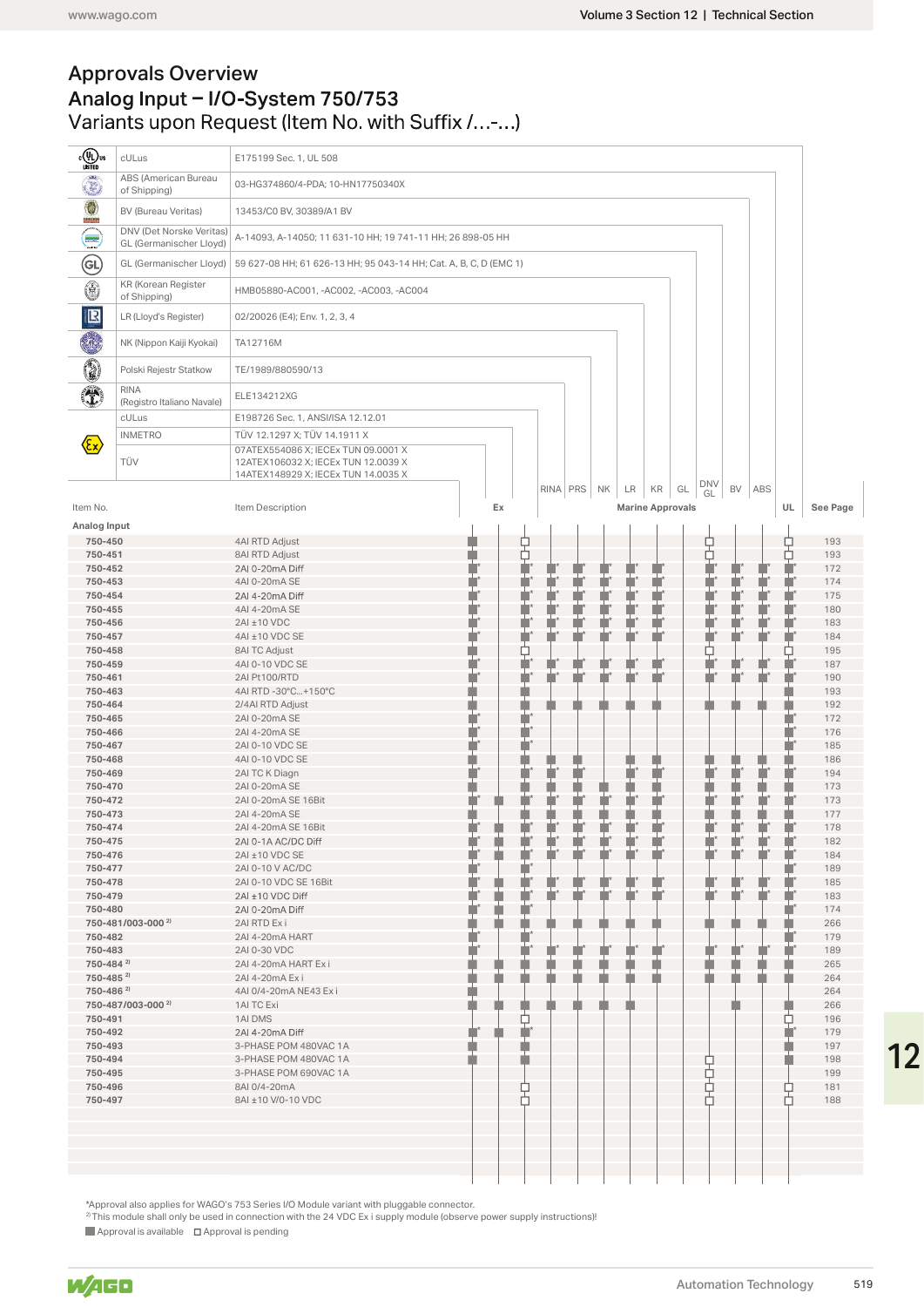#### **Approvals Overview** Analog Output - I/O-System 750/753 Variants upon Request (Item No. with Suffix /...-...)

| $\frac{c}{LISTED}$ us                             | cULus                                               | E175199 Sec. 1, UL 508                                                                                            |                |
|---------------------------------------------------|-----------------------------------------------------|-------------------------------------------------------------------------------------------------------------------|----------------|
| C                                                 | ABS (American Bureau<br>of Shipping)                | 03-HG374860/4-PDA; 10-HN17750340X                                                                                 |                |
| $\circledS$<br><b>ERKEYIN</b>                     | BV (Bureau Veritas)                                 | 13453/C0 BV, 30389/A1 BV                                                                                          |                |
| e                                                 | DNV (Det Norske Veritas)<br>GL (Germanischer Lloyd) | A-14093, A-14050; 11 631-10 HH; 19 741-11 HH; 26 898-05 HH                                                        |                |
| $\bigoplus$                                       |                                                     | GL (Germanischer Lloyd)   59 627-08 HH; 61 626-13 HH; 95 043-14 HH; Cat. A, B, C, D (EMC 1)                       |                |
| ۳                                                 | KR (Korean Register<br>of Shipping)                 | HMB05880-AC001, -AC002, -AC003, -AC004                                                                            |                |
| $\blacksquare$                                    | LR (Lloyd's Register)                               | 02/20026 (E4); Env. 1, 2, 3, 4                                                                                    |                |
| Ġ.                                                | NK (Nippon Kaiji Kyokai)                            | TA12716M                                                                                                          |                |
| ۱                                                 | Polski Rejestr Statkow                              | TE/1989/880590/13                                                                                                 |                |
| $\hat{\mathbf{T}}$                                | <b>RINA</b><br>(Registro Italiano Navale)           | ELE134212XG                                                                                                       |                |
|                                                   | cULus                                               | E198726 Sec. 1, ANSI/ISA 12.12.01                                                                                 |                |
|                                                   | <b>INMETRO</b>                                      | TÜV 12.1297 X; TÜV 14.1911 X                                                                                      |                |
| $\langle \overline{\epsilon_{\mathsf{x}}}\rangle$ | TÜV                                                 | 07ATEX554086 X; IECEx TUN 09.0001 X<br>12ATEX106032 X; IECEx TUN 12.0039 X<br>14ATEX148929 X; IECEx TUN 14.0035 X |                |
|                                                   |                                                     | <b>DNV</b><br>BV<br>RINA PRS NK<br>LR  <br>KR<br>GL<br>ABS                                                        |                |
| Item No.                                          |                                                     | GL<br>Item Description<br>Ex<br><b>Marine Approvals</b>                                                           | UL<br>See Page |
| Analog Output                                     |                                                     |                                                                                                                   |                |
| 750-550                                           |                                                     | 2AO 0-10V DC                                                                                                      | 206<br>n d     |
| 750-552                                           |                                                     | à.<br>Ĥ<br>T<br>2AO 0-20mA                                                                                        | Ĥ<br>202       |
| 750-553                                           |                                                     | Ù<br>Ėľ<br>4AO 0-20mA                                                                                             | ni r<br>203    |
| 750-554                                           |                                                     | Ė<br>È.<br>2AO 4-20mA                                                                                             | n i<br>204     |
| 750-555                                           |                                                     | n i<br>F<br>4AO 4-20mA                                                                                            | T<br>205       |
| 750-556                                           |                                                     | Ù.<br>2AO ±10 VDC<br>n T                                                                                          | n d<br>208     |
| 750-557                                           |                                                     | ×<br>Ù.<br>n 1<br>4AO ±10 VDC<br>Ù.                                                                               | 208            |
| 750-559                                           |                                                     | 4AO 0-10V DC                                                                                                      | 207            |
| 750-560                                           |                                                     | 2AO 0-10V DC                                                                                                      | 206            |
| 750-562<br>750-563                                |                                                     | 2AO 0-10V/±10 VDC 16Bit                                                                                           | 209<br>205     |
| 750-585 <sup>2)</sup>                             |                                                     | 2AO 0/4-20mA 16Bit 6-18 VDC<br>2AO 0-20mA Exi                                                                     | 267            |
| 750-586 <sup>2)</sup>                             |                                                     | 2AO 4-20mA Exi<br>T.                                                                                              | 267            |
| 750-597                                           |                                                     | 户                                                                                                                 | 209            |
|                                                   |                                                     | 8AO 0-10V/±10 VDC                                                                                                 |                |
|                                                   |                                                     |                                                                                                                   |                |
|                                                   |                                                     |                                                                                                                   |                |

\*Approval also applies for WAGO's 753 Series I/O Module variant with pluggable connector.<br><sup>2)</sup> This module shall only be used in connection with the 24 VDC Ex i supply module (observe power supply instructions)!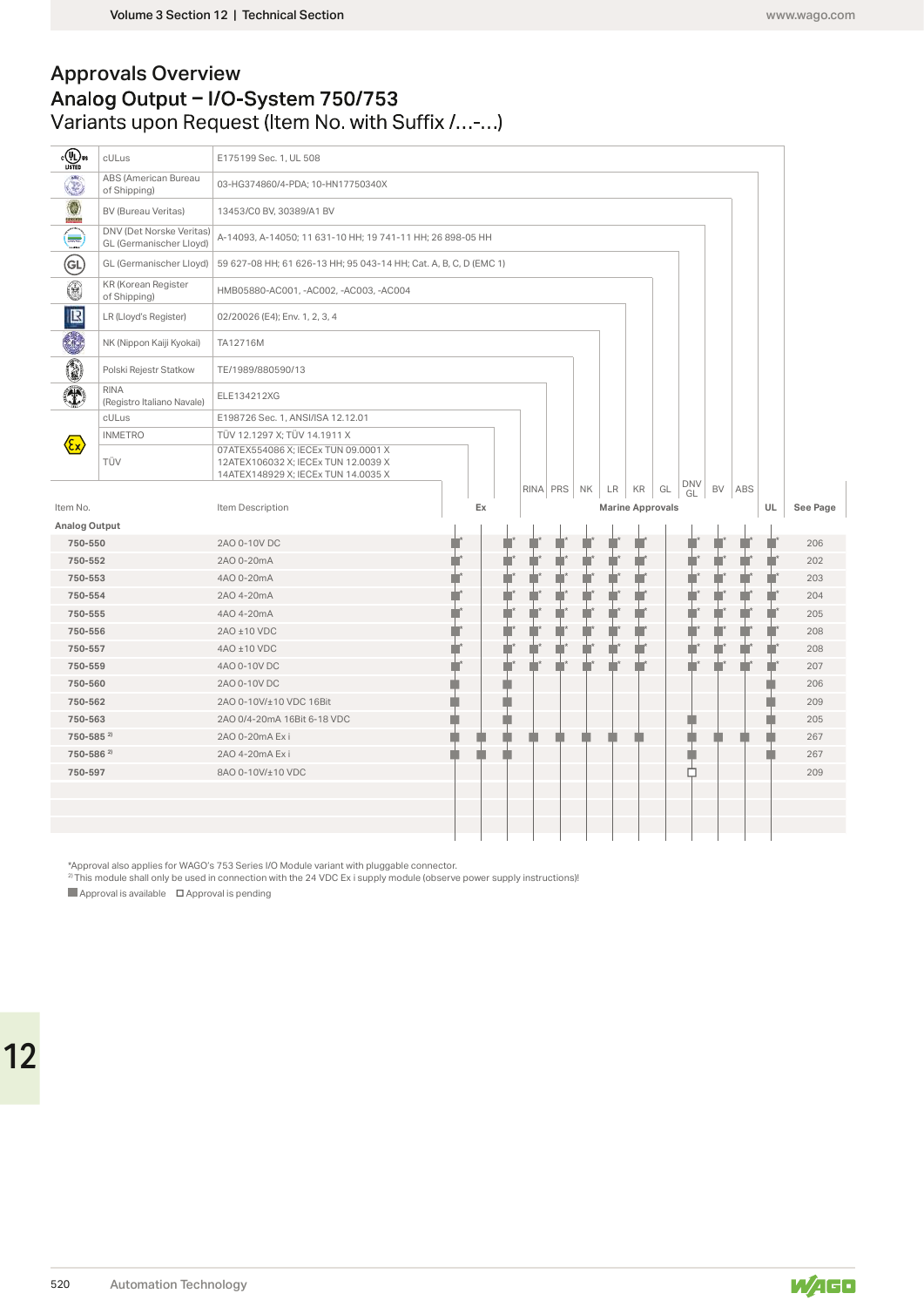## Function, Technology, Communication Modules - I/O-System 750/753<br>Variants upon Request (Item No. with Suffix /...-...) Approvals Overview

| $\epsilon$ (UL) us                      | cULus                                               | E175199 Sec. 1, UL 508                                                                                            |                                                                                                                                                                                                                                |    |     |             |    |                         |           |        |    |                  |          |
|-----------------------------------------|-----------------------------------------------------|-------------------------------------------------------------------------------------------------------------------|--------------------------------------------------------------------------------------------------------------------------------------------------------------------------------------------------------------------------------|----|-----|-------------|----|-------------------------|-----------|--------|----|------------------|----------|
| $\ddot{\odot}$                          | ABS (American Bureau<br>of Shipping)                | 03-HG374860/4-PDA; 10-HN17750340X                                                                                 |                                                                                                                                                                                                                                |    |     |             |    |                         |           |        |    |                  |          |
|                                         | <b>BV (Bureau Veritas)</b>                          | 13453/C0 BV, 30389/A1 BV                                                                                          |                                                                                                                                                                                                                                |    |     |             |    |                         |           |        |    |                  |          |
|                                         | DNV (Det Norske Veritas)<br>GL (Germanischer Lloyd) | A-14093, A-14050; 11 631-10 HH; 19 741-11 HH; 26 898-05 HH                                                        |                                                                                                                                                                                                                                |    |     |             |    |                         |           |        |    |                  |          |
|                                         | GL (Germanischer Lloyd)                             | 59 627-08 HH; 61 626-13 HH; 95 043-14 HH; Cat. A, B, C, D (EMC 1)                                                 |                                                                                                                                                                                                                                |    |     |             |    |                         |           |        |    |                  |          |
| $\bigoplus$<br>۳                        | KR (Korean Register<br>of Shipping)                 | HMB05880-AC001, -AC002, -AC003, -AC004                                                                            |                                                                                                                                                                                                                                |    |     |             |    |                         |           |        |    |                  |          |
| $\blacksquare$                          | LR (Lloyd's Register)                               | 02/20026 (E4); Env. 1, 2, 3, 4                                                                                    |                                                                                                                                                                                                                                |    |     |             |    |                         |           |        |    |                  |          |
| ٩                                       | NK (Nippon Kaiji Kyokai)                            | TA12716M                                                                                                          |                                                                                                                                                                                                                                |    |     |             |    |                         |           |        |    |                  |          |
| 0                                       | Polski Rejestr Statkow                              | TE/1989/880590/13                                                                                                 |                                                                                                                                                                                                                                |    |     |             |    |                         |           |        |    |                  |          |
| $\hat{\mathbf{T}}$                      | <b>RINA</b><br>(Registro Italiano Navale)           | ELE134212XG                                                                                                       |                                                                                                                                                                                                                                |    |     |             |    |                         |           |        |    |                  |          |
|                                         | cULus                                               | E198726 Sec. 1, ANSI/ISA 12.12.01                                                                                 |                                                                                                                                                                                                                                |    |     |             |    |                         |           |        |    |                  |          |
| $\langle \epsilon_{\mathsf{x}} \rangle$ | <b>INMETRO</b>                                      | TÜV 12.1297 X; TÜV 14.1911 X                                                                                      |                                                                                                                                                                                                                                |    |     |             |    |                         |           |        |    |                  |          |
|                                         | TÜV                                                 | 07ATEX554086 X; IECEx TUN 09.0001 X<br>12ATEX106032 X; IECEx TUN 12.0039 X<br>14ATEX148929 X; IECEx TUN 14.0035 X |                                                                                                                                                                                                                                |    |     | RINA PRS NK |    | $LR$ $KR$ $GL$          | DNV<br>GL | BV ABS |    |                  |          |
| Item No.                                |                                                     | Item Description                                                                                                  |                                                                                                                                                                                                                                | Ex |     |             |    | <b>Marine Approvals</b> |           |        | UL |                  | See Page |
|                                         | Function, Technology, Communication Modules         |                                                                                                                   |                                                                                                                                                                                                                                |    |     |             |    |                         |           |        |    |                  |          |
| 750-404                                 |                                                     | Up/Down Counter                                                                                                   |                                                                                                                                                                                                                                |    |     |             |    |                         |           |        |    |                  | 212      |
| 750-511                                 |                                                     | 2PWM 24 VDC 0.1A 250Hz                                                                                            |                                                                                                                                                                                                                                |    |     |             |    |                         |           |        |    |                  | 214      |
| 750-630                                 |                                                     | SSI Interface                                                                                                     |                                                                                                                                                                                                                                |    |     |             |    |                         |           |        |    |                  | 215      |
|                                         | 750-631/000-004                                     | Inc. Encoder RS-422 16Bit                                                                                         |                                                                                                                                                                                                                                |    |     |             |    |                         |           |        |    |                  | 218      |
| 750-632                                 |                                                     | Proportional Valve Module                                                                                         |                                                                                                                                                                                                                                |    |     |             |    |                         |           |        |    |                  | 228      |
|                                         | $750 - 633^{2}$                                     | Up/Down Counter Ex i                                                                                              |                                                                                                                                                                                                                                |    |     |             |    |                         |           |        |    |                  | 268      |
| 750-635                                 |                                                     | Digital Impulse Interface                                                                                         |                                                                                                                                                                                                                                |    |     |             |    |                         |           |        |    |                  | 220      |
|                                         | 750-637                                             | Inc. Encoder RS-422 32Bit                                                                                         |                                                                                                                                                                                                                                |    |     |             |    |                         |           |        |    |                  | 218      |
|                                         | 750-638                                             | 2Up/Down Counter                                                                                                  |                                                                                                                                                                                                                                |    |     |             |    |                         |           |        |    |                  | 213      |
| 750-640                                 |                                                     | RTC Module                                                                                                        |                                                                                                                                                                                                                                |    |     |             |    |                         |           |        |    |                  | 221      |
| 750-642                                 |                                                     | Radio Receiver EnOcean                                                                                            |                                                                                                                                                                                                                                |    |     |             |    |                         |           |        |    |                  | 239      |
| 750-643                                 |                                                     | MP-Bus Master                                                                                                     |                                                                                                                                                                                                                                |    |     |             |    |                         |           |        |    |                  | 243      |
| 750-644                                 |                                                     | Bluetooth® RF-Transceiver                                                                                         |                                                                                                                                                                                                                                |    |     |             |    |                         |           |        |    |                  | 238      |
| 750-645                                 |                                                     | 2VIB VRMS/SPM Multi                                                                                               |                                                                                                                                                                                                                                |    |     |             |    |                         |           |        |    |                  | 222      |
| 750-650                                 |                                                     | RS232 C Interface                                                                                                 |                                                                                                                                                                                                                                |    |     |             |    |                         |           |        |    |                  | 232      |
| 750-651                                 |                                                     | TTY Interface 9600Bd N 8/1                                                                                        |                                                                                                                                                                                                                                |    | ٠   |             | D, | I)<br>D,                |           | n      | D. | n.               | 237      |
| 750-652                                 |                                                     | RS232/485 Interface                                                                                               |                                                                                                                                                                                                                                |    | ٠   | T           | J  | n f                     |           |        | Ħ  | Ħ                | 236      |
| 750-653                                 |                                                     | RS485 Interface 9600Bd                                                                                            | and the control of the control of the control of the control of the control of the control of the control of the control of the control of the control of the control of the control of the control of the control of the cont |    | ٠   |             |    |                         |           |        |    | П                | 234      |
| 750-654                                 |                                                     | Data Exchange Interface                                                                                           |                                                                                                                                                                                                                                |    |     |             |    |                         |           |        |    |                  | 247      |
| 750-655                                 |                                                     | <b>AS-Interface Master</b>                                                                                        |                                                                                                                                                                                                                                |    | - r |             |    |                         |           |        |    | H                | 244      |
| 750-657                                 |                                                     | <b>IO-Link Master</b>                                                                                             |                                                                                                                                                                                                                                |    |     |             |    |                         |           |        |    |                  | 245      |
| 750-658                                 |                                                     | <b>CAN Gateway</b>                                                                                                | <b>Contract Contract Contract Contract Contract Contract Contract Contract Contract Contract Contract Contract Co</b>                                                                                                          |    | ٠   |             |    |                         |           |        |    |                  | 246      |
|                                         | 750-660/000-001                                     | 8FDI 24 VDC PROFIsafe                                                                                             |                                                                                                                                                                                                                                |    |     |             |    |                         |           |        |    |                  | 250      |
|                                         | 750-661/000-003                                     | 4FDI 24 VDC PROFIsafe V2 iPar                                                                                     | a i                                                                                                                                                                                                                            |    | т   |             |    |                         |           |        |    | Ħ                | 251      |
|                                         | 750-662/000-003                                     | 8FDI 24 VDC PROFIsafe V2 iPar                                                                                     | - r                                                                                                                                                                                                                            |    | ٠   |             |    |                         |           |        |    | Ħ                | 251      |
|                                         | 750-663/000-003                                     | 4F-Ex i DI 24 VDC PROFIsafe V2 iPar                                                                               | ۹                                                                                                                                                                                                                              |    |     |             |    |                         |           |        |    | u                | 255      |
|                                         | 750-665/000-001                                     | 4FDI/4FDO 24 VDC 0.5A PROFIsafe                                                                                   |                                                                                                                                                                                                                                |    |     |             |    |                         |           |        |    |                  | 250      |
|                                         | 750-666/000-003                                     | 4FDI/2FDO 24 VDC 10A PROFIsafe V2 iPar                                                                            |                                                                                                                                                                                                                                |    |     |             |    |                         |           |        |    | <b>Francisco</b> | 253      |
|                                         | 750-667/000-003                                     | 4FDI/4FDO 24 VDC 2A PROFIsafe V2 iPar                                                                             | ur.                                                                                                                                                                                                                            |    | ٠   |             |    |                         |           |        |    | Ħ                | 254      |
| 750-670                                 |                                                     | Stepper Controller RS422/24 VDC 20mA                                                                              | <b>Service Service</b>                                                                                                                                                                                                         |    |     |             |    |                         |           |        |    |                  | 223      |
| 750-671                                 |                                                     | Stepper Controller 24 VDC 1.5A                                                                                    | <b>STATE OF STATE OF STATE OF STATE OF STATE OF STATE OF STATE OF STATE OF STATE OF STATE OF STATE OF STATE OF S</b>                                                                                                           |    |     |             |    |                         |           |        |    |                  | 224      |
|                                         |                                                     |                                                                                                                   |                                                                                                                                                                                                                                |    |     |             |    |                         |           |        |    |                  |          |
| 753-646                                 |                                                     | KNX/EIB/TP1 Interface                                                                                             |                                                                                                                                                                                                                                |    |     |             |    |                         |           |        |    |                  | 240      |
| 753-647                                 |                                                     | <b>DALI Multi-Master</b>                                                                                          |                                                                                                                                                                                                                                |    |     |             |    |                         | ◻         |        |    | ٠                | 241      |

\*Approval also applies for WAGO's 753 Series I/O Module variant with pluggable connector.<br><sup>2)</sup> This module shall only be used in connection with the 24 VDC Ex i supply module (observe power supply instructions)!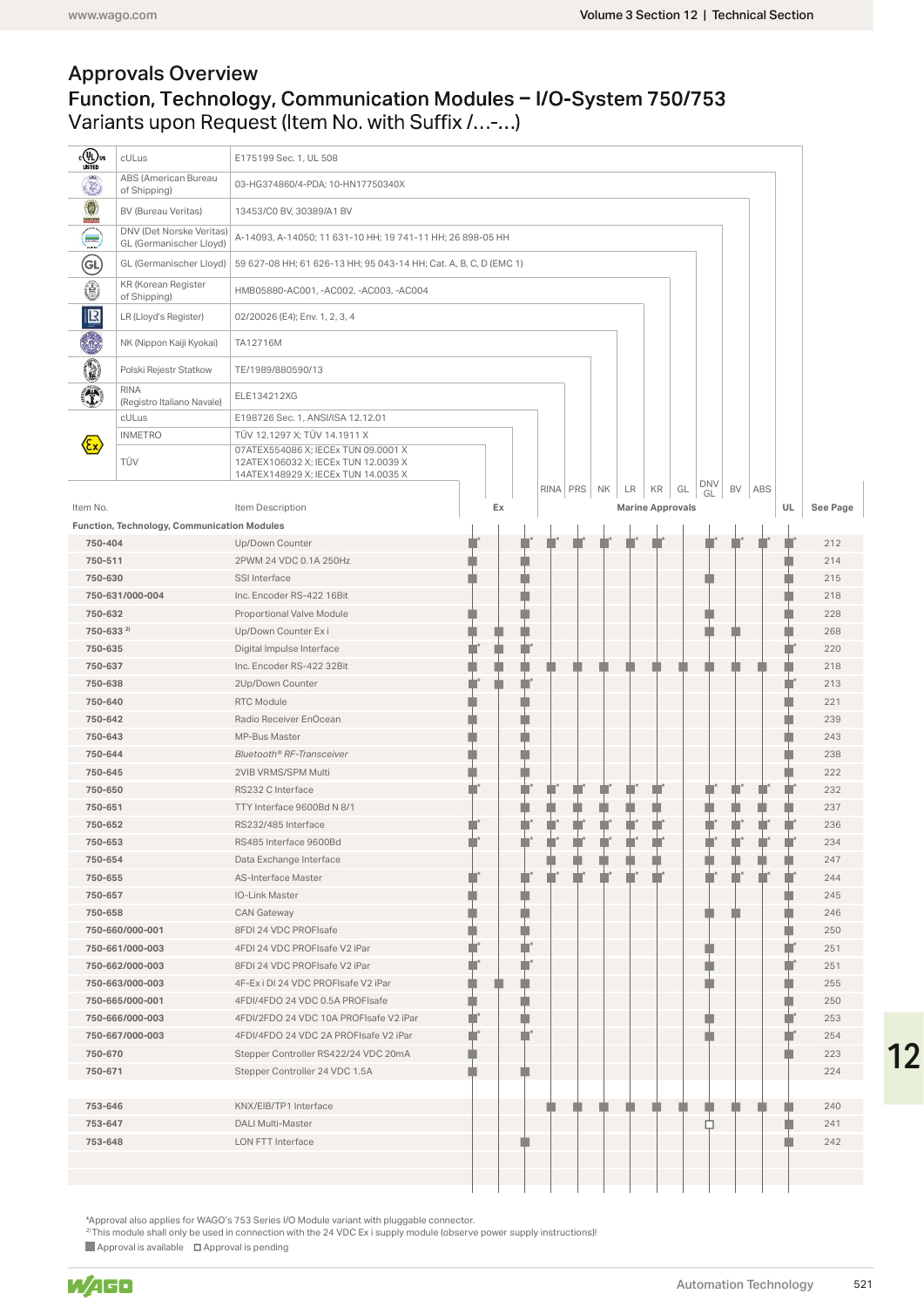#### **Approvals Overview** Supply and Segment Modules - I/O-System 750/753 Variants upon Request (Item No. with Suffix /...-...)

| <b>E</b> <sup>(UL)</sup> <sub>US</sub>  | cULus                                               | E175199 Sec. 1, UL 508                                                                                            |    |  |             |   |                         |    |           |    |      |     |          |
|-----------------------------------------|-----------------------------------------------------|-------------------------------------------------------------------------------------------------------------------|----|--|-------------|---|-------------------------|----|-----------|----|------|-----|----------|
| G                                       | ABS (American Bureau                                | 03-HG374860/4-PDA; 10-HN17750340X                                                                                 |    |  |             |   |                         |    |           |    |      |     |          |
| 0<br>ercon                              | of Shipping)<br>BV (Bureau Veritas)                 | 13453/C0 BV, 30389/A1 BV                                                                                          |    |  |             |   |                         |    |           |    |      |     |          |
| anna.<br>Toma                           | DNV (Det Norske Veritas)<br>GL (Germanischer Lloyd) | A-14093, A-14050; 11 631-10 HH; 19 741-11 HH; 26 898-05 HH                                                        |    |  |             |   |                         |    |           |    |      |     |          |
| (GL)                                    |                                                     | GL (Germanischer Lloyd)   59 627-08 HH; 61 626-13 HH; 95 043-14 HH; Cat. A, B, C, D (EMC 1)                       |    |  |             |   |                         |    |           |    |      |     |          |
| ۳                                       | <b>KR</b> (Korean Register<br>of Shipping)          | HMB05880-AC001, -AC002, -AC003, -AC004                                                                            |    |  |             |   |                         |    |           |    |      |     |          |
| $\blacksquare$                          | LR (Lloyd's Register)                               | 02/20026 (E4); Env. 1, 2, 3, 4                                                                                    |    |  |             |   |                         |    |           |    |      |     |          |
| 織                                       | NK (Nippon Kaiji Kyokai)                            | TA12716M                                                                                                          |    |  |             |   |                         |    |           |    |      |     |          |
| ٩                                       | Polski Rejestr Statkow                              | TE/1989/880590/13                                                                                                 |    |  |             |   |                         |    |           |    |      |     |          |
| $\hat{\mathbf{T}}$                      | <b>RINA</b><br>(Registro Italiano Navale)           | ELE134212XG                                                                                                       |    |  |             |   |                         |    |           |    |      |     |          |
|                                         | cULus                                               | E198726 Sec. 1, ANSI/ISA 12.12.01                                                                                 |    |  |             |   |                         |    |           |    |      |     |          |
|                                         | <b>INMETRO</b>                                      | TÜV 12.1297 X; TÜV 14.1911 X                                                                                      |    |  |             |   |                         |    |           |    |      |     |          |
| $\langle \epsilon_{\mathsf{x}} \rangle$ | TÜV                                                 | 07ATEX554086 X; IECEx TUN 09.0001 X<br>12ATEX106032 X; IECEx TUN 12.0039 X<br>14ATEX148929 X; IECEx TUN 14.0035 X |    |  |             |   |                         |    |           |    |      |     |          |
|                                         |                                                     |                                                                                                                   |    |  | RINA PRS NK |   | $LR$ $KR$               | GL | DNV<br>GL | BV | ABS  |     |          |
| Item No.                                |                                                     | Item Description                                                                                                  | Ex |  |             |   | <b>Marine Approvals</b> |    |           |    |      | UL  | See Page |
|                                         | <b>Supply and Segment Modules</b>                   |                                                                                                                   |    |  |             |   |                         |    |           |    |      |     |          |
| 750-600                                 |                                                     | End Module                                                                                                        |    |  |             |   |                         |    |           |    |      |     | 288      |
|                                         | 750-601 3)                                          | Power Supply 24 VDC Fuse                                                                                          |    |  |             |   |                         |    |           | ÷  | ÷    | ۰   | 273      |
|                                         | $750 - 602$ <sup>3)</sup>                           | Power Supply 24VDC                                                                                                |    |  |             |   |                         |    |           | ŧ  | ¢    | n T | 272      |
| 750-603                                 |                                                     | Potential Distribution 8*24V                                                                                      |    |  |             |   |                         |    |           |    | n an |     | 280      |
| 750-604                                 |                                                     | Potential Distribution 8*0V                                                                                       |    |  |             |   |                         |    | n.        |    | È,   |     | 280      |
| 750-606                                 |                                                     | Power Supply 24 VDC Diag Exi                                                                                      |    |  | n           |   |                         |    | ۰         | Ŵ  | ¢    |     | 258      |
| 750-609                                 |                                                     | Power Supply 230 VAC Fuse                                                                                         |    |  |             |   |                         |    |           | ÷  | Ļ.   |     | 277      |
|                                         | 750-610 3)                                          | Power Supply 24 VDC Fuse Diagn                                                                                    |    |  |             |   | H.                      |    |           | г  | n    |     | 273      |
| 750-611                                 |                                                     | Power Supply 230 VAC Fuse Diagn                                                                                   |    |  | l.          |   |                         |    |           | n  | ú.   |     | 277      |
|                                         | 750-612 <sup>4)</sup>                               | Power Supply 0-230 VAC/DC                                                                                         |    |  |             |   |                         |    | n i       | Ŵ  | Ľ    | П   | 275      |
|                                         | 750-613 <sup>1</sup>                                | System Power Supply 24 VDC                                                                                        |    |  |             |   |                         |    | ٠         | ≢  | Ť.   | ۰   | 274      |
| 750-614                                 |                                                     | <b>Potential Distribution</b>                                                                                     |    |  |             |   |                         |    |           |    |      |     | 279      |
| 750-615                                 |                                                     | Power Supply 120 VAC Fuse                                                                                         |    |  |             |   |                         |    |           |    |      |     | 276      |
| 750-616                                 |                                                     | Distance Module                                                                                                   |    |  |             |   |                         |    |           |    |      |     | 287      |
| 750-617                                 |                                                     | Power Supply 24 VAC Fuse                                                                                          |    |  |             |   |                         |    |           |    |      |     | 276      |
| 750-621                                 |                                                     | Distance Module                                                                                                   |    |  |             |   |                         |    |           |    |      |     | 287      |
| 750-622                                 |                                                     | <b>Binary Spacer Module</b>                                                                                       |    |  |             |   |                         |    |           |    |      |     | 285      |
| 750-623                                 |                                                     | Power Supply 24/5-15 VDC                                                                                          |    |  |             |   |                         |    |           |    |      |     | 272      |
| 750-624                                 |                                                     | Field Supply Filter 24 VDC                                                                                        |    |  |             | ņ |                         |    | n.        | ¢  | u    | Ĥ   | 282      |
|                                         | 750-625/000-001                                     | Power Supply 24 VDC Ex i                                                                                          |    |  | ņ<br>Ņ      |   |                         |    | n.        | ŧ  | Ú.   | n.  | 258      |
| 750-626                                 |                                                     | Supply Filter 24 VDC                                                                                              |    |  |             |   |                         |    |           |    |      |     | 283      |
| 750-627                                 |                                                     | <b>Bus Extension End Module</b>                                                                                   |    |  |             |   |                         |    |           |    |      |     | 284      |
| 750-628                                 |                                                     | <b>Bus Extension Coupler Module</b>                                                                               |    |  |             |   |                         |    |           |    |      |     | 284      |
|                                         | 750-1605                                            | Potential Distribution 16*24V                                                                                     |    |  |             |   |                         |    | ٦         |    |      |     | 281      |
|                                         | 750-1606                                            | Potential Distribution 16*0V                                                                                      |    |  |             |   |                         |    |           |    |      |     | 281      |
|                                         | 750-1607                                            | Potential Distribution 8*24V/8*0V                                                                                 |    |  |             |   |                         |    |           |    |      |     | 281      |
|                                         |                                                     |                                                                                                                   |    |  |             |   |                         |    |           |    |      |     |          |
| 753-620                                 |                                                     | DALI Multi-Master DC/DC-Converter                                                                                 |    |  |             |   |                         |    |           |    |      |     | 278      |
|                                         | 753-629/020-000                                     | Spacer Module                                                                                                     |    |  |             |   |                         |    |           |    |      |     | 286      |
|                                         | 753-1629                                            | Spacer Module Active                                                                                              |    |  |             |   |                         |    |           |    |      |     | 286      |
|                                         |                                                     |                                                                                                                   |    |  |             |   |                         |    |           |    |      |     |          |
|                                         |                                                     |                                                                                                                   |    |  |             |   |                         |    |           |    |      |     |          |
|                                         |                                                     |                                                                                                                   |    |  |             |   |                         |    |           |    |      |     |          |

\*Approval also applies for WAGO's 753 Series I/O Module variant with pluggable connector.<br><sup>1)</sup> Notice: WAGO's 750-626 Filter Module is mandatory for marine approval (observe power supply instructions)!<br><sup>3)</sup> Notice: WAGO's

4) Notice: WAGO's 750-626 Filter Module is mandatory for marine approval at 24 VDC power supply (observe power supply instructions)!

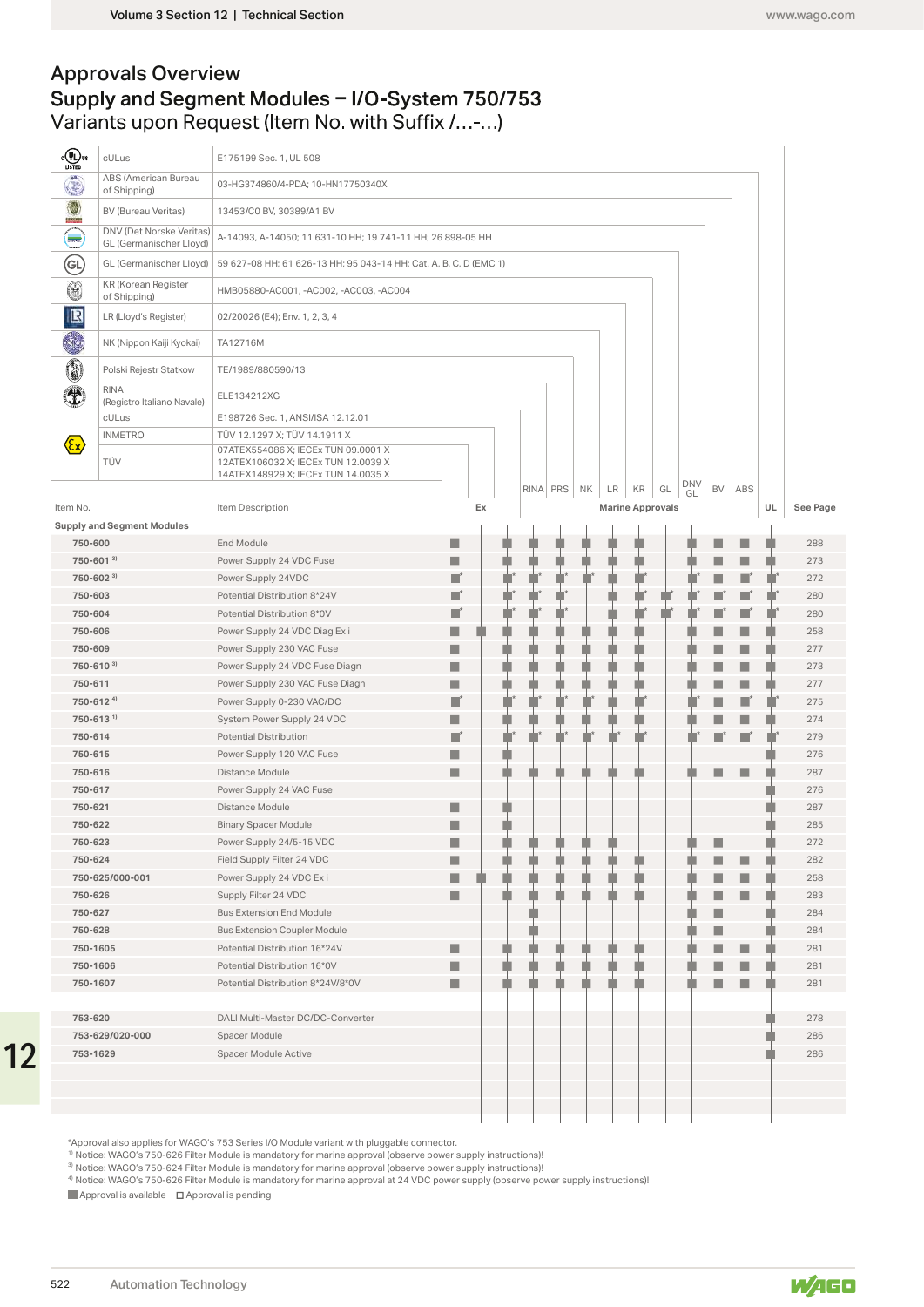## Approvals Overview<br>I/O-Systems - 750 XTR Series

| www.wago.com                      |                                                                       |                                                                                                                                                   |    |                                                                                                                      |             |                                     | Volume 3 Section 12   Technical Section                                                                              |        |    |            |
|-----------------------------------|-----------------------------------------------------------------------|---------------------------------------------------------------------------------------------------------------------------------------------------|----|----------------------------------------------------------------------------------------------------------------------|-------------|-------------------------------------|----------------------------------------------------------------------------------------------------------------------|--------|----|------------|
|                                   | <b>Approvals Overview</b>                                             | I/O-Systems - 750 XTR Series                                                                                                                      |    |                                                                                                                      |             |                                     |                                                                                                                      |        |    |            |
| $c$ (U) us<br>Listed              | cULus                                                                 | E175199 Sec. 1, UL 508                                                                                                                            |    |                                                                                                                      |             |                                     |                                                                                                                      |        |    |            |
| Ō                                 | ABS (American Bureau                                                  | 03-HG374860/4-PDA; 10-HN17750340X                                                                                                                 |    |                                                                                                                      |             |                                     |                                                                                                                      |        |    |            |
|                                   | of Shipping)                                                          |                                                                                                                                                   |    |                                                                                                                      |             |                                     |                                                                                                                      |        |    |            |
| $\bullet$                         | <b>BV (Bureau Veritas)</b><br>DNV (Det Norske Veritas)                | 13453/C0 BV, 30389/A1 BV                                                                                                                          |    |                                                                                                                      |             |                                     |                                                                                                                      |        |    |            |
| $\bigoplus$                       | GL (Germanischer Lloyd)                                               | A-14093, A-14050; 11 631-10 HH; 19 741-11 HH; 26 898-05 HH                                                                                        |    |                                                                                                                      |             |                                     |                                                                                                                      |        |    |            |
| $\circledast$                     | GL (Germanischer Lloyd)                                               | 59 627-08 HH; 61 626-13 HH; 95 043-14 HH; Cat. A, B, C, D (EMC 1)                                                                                 |    |                                                                                                                      |             |                                     |                                                                                                                      |        |    |            |
| 0                                 | KR (Korean Register<br>of Shipping)                                   | HMB05880-AC001, -AC002, -AC003, -AC004                                                                                                            |    |                                                                                                                      |             |                                     |                                                                                                                      |        |    |            |
| $\blacksquare$                    | LR (Lloyd's Register)                                                 | 02/20026 (E4); Env. 1, 2, 3, 4                                                                                                                    |    |                                                                                                                      |             |                                     |                                                                                                                      |        |    |            |
| ٩                                 | NK (Nippon Kaiji Kyokai)                                              | TA12716M                                                                                                                                          |    |                                                                                                                      |             |                                     |                                                                                                                      |        |    |            |
| 0                                 | Polski Rejestr Statkow                                                | TE/1989/880590/13                                                                                                                                 |    |                                                                                                                      |             |                                     |                                                                                                                      |        |    |            |
| $\mathbf{T}$                      | <b>RINA</b><br>(Registro Italiano Navale)<br>cULus                    | ELE134212XG<br>E198726 Sec. 1, ANSI/ISA 12.12.01                                                                                                  |    |                                                                                                                      |             |                                     |                                                                                                                      |        |    |            |
| $\langle \! \! \! \infty \rangle$ | <b>INMETRO</b><br>TÜV                                                 | TÜV 12.1297 X; TÜV 14.1911 X<br>07ATEX554086 X; IECEx TUN 09.0001 X<br>12ATEX106032 X; IECEx TUN 12.0039 X<br>14ATEX148929 X; IECEx TUN 14.0035 X |    |                                                                                                                      |             |                                     |                                                                                                                      |        |    |            |
| Item No.                          |                                                                       | Item Description                                                                                                                                  | Ex |                                                                                                                      | RINA PRS NK | KR<br>LR<br><b>Marine Approvals</b> | DNV<br>GL<br>GL                                                                                                      | BV ABS | UL | See Page   |
|                                   | Fieldbus Couplers I/O-System 750 XTR <sup>1)</sup><br>750-333/040-000 | FC PROFIBUS G2 12 MBd XTR                                                                                                                         |    |                                                                                                                      |             |                                     |                                                                                                                      |        |    | 298        |
|                                   | 750-338/040-000                                                       | FC CANopen DSub XTR                                                                                                                               |    |                                                                                                                      |             |                                     |                                                                                                                      |        |    | 300        |
|                                   | 750-352/040-000                                                       | FC ETHERNET G3 XTR                                                                                                                                |    |                                                                                                                      |             |                                     |                                                                                                                      |        |    | 299        |
| <b>Digital Input XTR</b>          |                                                                       |                                                                                                                                                   |    |                                                                                                                      |             |                                     |                                                                                                                      |        |    |            |
|                                   | 750-407/040-000                                                       | 2DI 220 VDC XTR                                                                                                                                   |    |                                                                                                                      |             |                                     |                                                                                                                      |        |    | 303        |
|                                   | 750-427/040-000<br>750-429/040-001                                    | 2DI 110 VDC XTR<br>2DI 60 VDC 3ms XTR                                                                                                             |    |                                                                                                                      |             |                                     |                                                                                                                      |        |    | 303<br>303 |
|                                   | 750-1405/040-000                                                      | 16DI 24 VDC 3ms XTR                                                                                                                               |    |                                                                                                                      |             |                                     |                                                                                                                      |        |    | 302        |
|                                   | 750-1415/040-000                                                      | 8DI 24 VDC 3ms 2-wire XTR                                                                                                                         |    |                                                                                                                      |             |                                     |                                                                                                                      |        |    | 301        |
|                                   | 750-1416/040-000                                                      | 8DI 24 VDC 0.2ms 2-wire XTR                                                                                                                       |    |                                                                                                                      |             |                                     |                                                                                                                      |        |    | 301        |
|                                   | <b>Digital Output XTR</b>                                             |                                                                                                                                                   |    |                                                                                                                      |             |                                     |                                                                                                                      |        |    |            |
|                                   | 750-508/040-000                                                       | 2DO 24 VDC 2A Diagn XTR                                                                                                                           |    |                                                                                                                      |             |                                     |                                                                                                                      |        |    | 304        |
|                                   | 750-517/040-000<br>750-1515/040-000                                   | 2DO 2DO 230 VAC 1A Relay2CO XTR<br>8DO 24 VDC 0.5A 2-wire XTR                                                                                     |    |                                                                                                                      |             |                                     |                                                                                                                      |        |    | 305<br>304 |
| Analog Input XTR                  |                                                                       |                                                                                                                                                   |    |                                                                                                                      |             |                                     |                                                                                                                      |        |    |            |
|                                   | 750-453/040-000                                                       | 4AI 0-20mA SE XTR                                                                                                                                 |    |                                                                                                                      |             |                                     |                                                                                                                      |        | ۳  | 306        |
|                                   | 750-455/040-000                                                       | 4AI 4-20mA SE XTR                                                                                                                                 |    | H                                                                                                                    |             |                                     |                                                                                                                      |        |    | 306        |
|                                   | 750-457/040-000                                                       | 4AI ±10 VDC SE XTR                                                                                                                                |    | H                                                                                                                    |             |                                     |                                                                                                                      |        |    | 307        |
|                                   | 750-464/040-000                                                       | 2/4AI RTD Adjust XTR                                                                                                                              |    | H                                                                                                                    |             |                                     |                                                                                                                      |        | ٠  | 308        |
|                                   | 750-468/040-000<br>750-469/040-000                                    | 4AI 0-10 VDC SEXTR<br>2AI TC Adjust XTR                                                                                                           |    | г                                                                                                                    |             |                                     | П                                                                                                                    |        | ٠  | 307<br>308 |
|                                   | 750-492/040-001                                                       | 2AI 0-22mA Diff XTR                                                                                                                               |    |                                                                                                                      |             |                                     |                                                                                                                      |        |    | 307        |
|                                   | 750-495/040-xxx                                                       | 3-PHASE POM 690VAC                                                                                                                                |    |                                                                                                                      |             |                                     |                                                                                                                      |        |    | 309        |
|                                   | <b>Analog Output XTR</b>                                              |                                                                                                                                                   |    |                                                                                                                      |             |                                     |                                                                                                                      |        |    |            |
|                                   | 750-557/040-000                                                       | 4AO ±10V DC XTR                                                                                                                                   |    |                                                                                                                      |             |                                     |                                                                                                                      |        |    | 311        |
|                                   | 750-559/040-000                                                       | 4AO 0-10V DC XTR                                                                                                                                  |    | <b>STATE OF STATE OF STATE OF STATE OF STATE OF STATE OF STATE OF STATE OF STATE OF STATE OF STATE OF STATE OF S</b> |             |                                     |                                                                                                                      |        | ×  | 311        |
|                                   | 750-563/040-000                                                       | 2AO 0/4-20mA 16Bit 6-18 VDC XTR                                                                                                                   |    |                                                                                                                      |             |                                     |                                                                                                                      |        |    | 310        |
|                                   | <b>Communication Modules XTR</b><br>750-652/040-000                   | RS232/485 Interface XTR                                                                                                                           |    |                                                                                                                      |             |                                     |                                                                                                                      |        | ٠  | 312        |
|                                   | <b>Supply and Segment Modules XTR</b>                                 |                                                                                                                                                   |    |                                                                                                                      |             |                                     |                                                                                                                      |        |    |            |
|                                   | 750-600/040-000                                                       | End Module XTR                                                                                                                                    |    |                                                                                                                      |             |                                     |                                                                                                                      |        |    | 317        |
|                                   | 750-602/040-000                                                       | Power Supply 24 VDC XTR                                                                                                                           |    |                                                                                                                      |             |                                     |                                                                                                                      |        |    | 313        |
|                                   | 750-612/040-000                                                       | Power Supply 0-230 VAC/VDC XTR                                                                                                                    |    |                                                                                                                      |             |                                     |                                                                                                                      |        | n  | 313        |
|                                   | 750-613/040-000                                                       | System Power Supply 24 VDC XTR                                                                                                                    |    | n                                                                                                                    |             |                                     |                                                                                                                      |        | n  | 314        |
|                                   | 750-624/040-001                                                       | Field Supply Filter 24 VDC XTR                                                                                                                    |    | L,                                                                                                                   |             |                                     | <b>STATE OF STATE OF STATE OF STATE OF STATE OF STATE OF STATE OF STATE OF STATE OF STATE OF STATE OF STATE OF S</b> |        | ٣  | 315        |
|                                   | 750-626/040-000                                                       | Supply Filter 24 VDC HI XTR                                                                                                                       |    | H                                                                                                                    |             |                                     |                                                                                                                      |        |    | 315        |
|                                   | 750-1605/040-000                                                      | Potential Distribution 16*24V XTR                                                                                                                 |    |                                                                                                                      |             |                                     |                                                                                                                      |        |    | 316        |
|                                   | 750-1606/040-000                                                      | Potential Distribution 16*0V XTR                                                                                                                  |    |                                                                                                                      |             |                                     |                                                                                                                      |        |    | 316        |
|                                   | 750-616/040-000                                                       | Distance Module XTR                                                                                                                               |    |                                                                                                                      |             |                                     |                                                                                                                      |        |    | 317        |

1) Notice: WAGO's 750-626 Filter Module is mandatory for marine approval (observe power supply instructions)!

 $\blacksquare$  Approval is available  $\blacksquare$  Approval is pending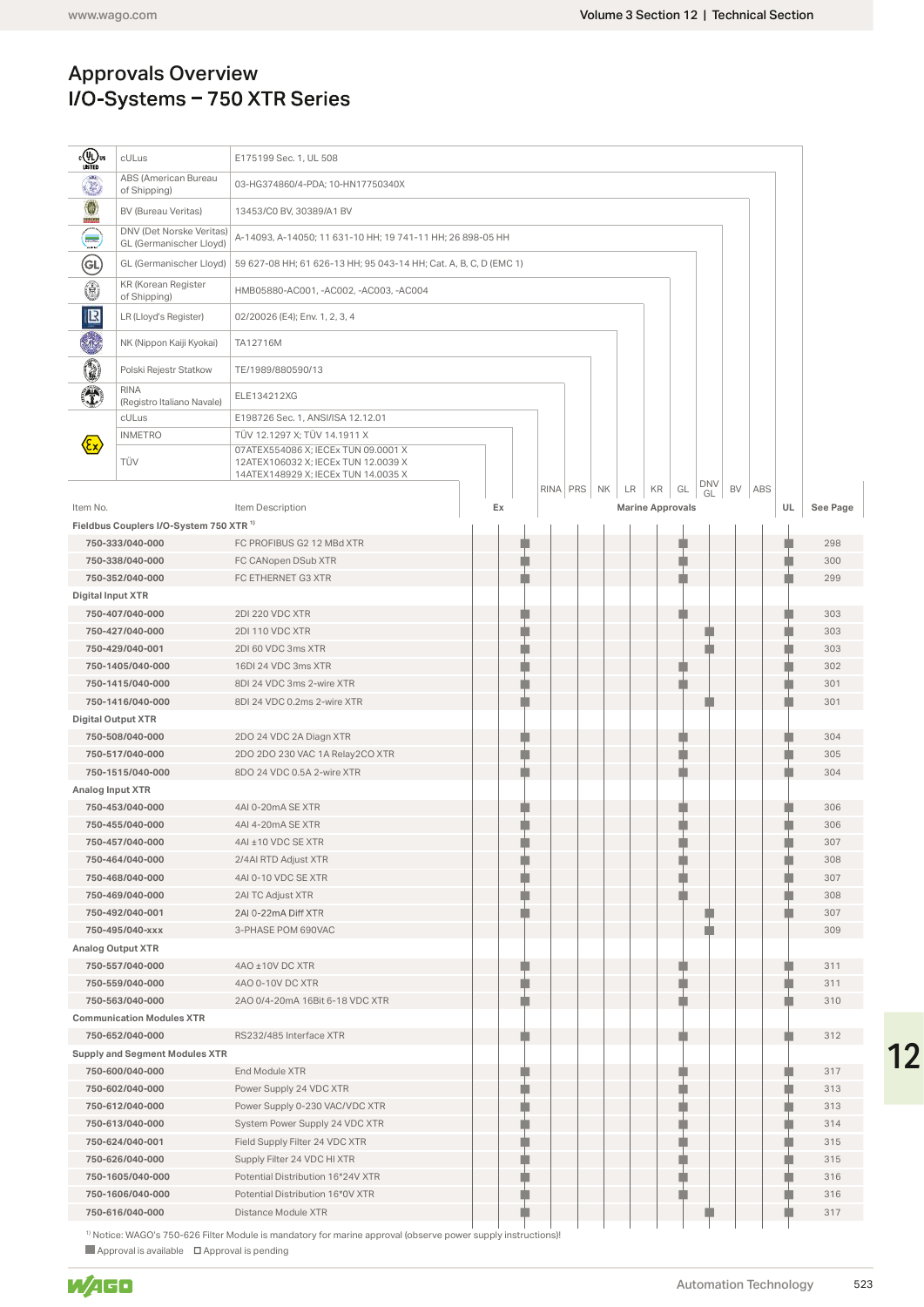#### Variants upon Request (Item No. with Suffix /...-...) Approvals Overview I/O-System SPEEDWAY

| <b>E</b> UD <sub>US</sub>       | cULus                                          | E175199 Sec. 1, UL 508                                            |   |    |             |                                  |    |                       |                                                                                                                      |            |
|---------------------------------|------------------------------------------------|-------------------------------------------------------------------|---|----|-------------|----------------------------------|----|-----------------------|----------------------------------------------------------------------------------------------------------------------|------------|
| ٥                               | ABS (American Bureau<br>of Shipping)           | 03-HG374860/4-PDA; 10-HN17750340X                                 |   |    |             |                                  |    |                       |                                                                                                                      |            |
|                                 | BV (Bureau Veritas)                            | 13453/C0 BV, 30389/A1 BV                                          |   |    |             |                                  |    |                       |                                                                                                                      |            |
| $\subseteq$                     | DNV (Det Norske Veritas)                       | A-14093, A-14050; 11 631-10 HH; 19 741-11 HH; 26 898-05 HH        |   |    |             |                                  |    |                       |                                                                                                                      |            |
|                                 | GL (Germanischer Lloyd)                        |                                                                   |   |    |             |                                  |    |                       |                                                                                                                      |            |
| $\bigoplus$                     | GL (Germanischer Lloyd)<br>KR (Korean Register | 59 627-08 HH; 61 626-13 HH; 95 043-14 HH; Cat. A, B, C, D (EMC 1) |   |    |             |                                  |    |                       |                                                                                                                      |            |
| ۳                               | of Shipping)                                   | HMB05880-AC001, -AC002, -AC003, -AC004                            |   |    |             |                                  |    |                       |                                                                                                                      |            |
| $\mathbb{B}$                    | LR (Lloyd's Register)                          | 02/20026 (E4); Env. 1, 2, 3, 4                                    |   |    |             |                                  |    |                       |                                                                                                                      |            |
|                                 | NK (Nippon Kaiji Kyokai)                       | TA12716M                                                          |   |    |             |                                  |    |                       |                                                                                                                      |            |
| 0                               | Polski Rejestr Statkow                         | TE/1989/880590/13                                                 |   |    |             |                                  |    |                       |                                                                                                                      |            |
| $\overline{\mathbf{r}}$         | RINA<br>(Registro Italiano Navale)             | ELE134212XG                                                       |   |    |             |                                  |    |                       |                                                                                                                      |            |
|                                 | cULus                                          | E198726 Sec. 1, ANSI/ISA 12.12.01                                 |   |    |             |                                  |    |                       |                                                                                                                      |            |
| $\langle \epsilon_{\mathsf{x}}$ | <b>INMETRO</b>                                 | TÜV 12.1297 X; TÜV 14.1911 X                                      |   |    |             |                                  |    |                       |                                                                                                                      |            |
|                                 | <b>BVS</b>                                     | BVS 15 ATEX E 098 X; IECEx BVS 15.0083X                           |   |    |             |                                  |    |                       |                                                                                                                      |            |
| Item No.                        | <b>Fieldbus Couplers</b>                       | Item Description                                                  |   | Ex | RINA PRS NK | LR KR<br><b>Marine Approvals</b> | GL | DNV<br>GL<br>BV   ABS | UL                                                                                                                   | See Page   |
| 767-1101                        |                                                | FC PROFIBUS 8DI 24VDC                                             |   |    |             |                                  |    |                       |                                                                                                                      | 329        |
| 767-1201                        |                                                | FC PROFINET 8DI 24VDC                                             |   |    |             |                                  |    |                       |                                                                                                                      | 328        |
| 767-1301                        |                                                | FC ETHERNET 8DI 24VDC                                             |   |    |             |                                  |    |                       |                                                                                                                      | 330        |
| 767-1311                        |                                                | FC sercos 8DI 24VDC                                               |   |    |             |                                  |    |                       |                                                                                                                      | 331        |
| 767-1401<br>767-1501            |                                                | FC DeviceNet 8DI 24VDC<br>FC CANopen 8DI 24VDC                    |   |    |             |                                  |    |                       |                                                                                                                      | 332<br>333 |
|                                 | <b>Digital Input/Output Modules</b>            |                                                                   |   |    |             |                                  |    |                       |                                                                                                                      |            |
| 767-3801                        |                                                | 8DI 24 VDC 8xM8                                                   |   |    |             |                                  |    |                       |                                                                                                                      | 334        |
| 767-3802                        |                                                | 8DI 24 VDC 4xM12                                                  |   |    |             |                                  |    |                       |                                                                                                                      | 335        |
| 767-3803                        |                                                | 8DI 24 VDC LSS 8xM8                                               |   |    |             |                                  |    |                       |                                                                                                                      | 334        |
| 767-3804                        |                                                | 8DI 24 VDC LSS 4xM12                                              |   |    |             |                                  |    |                       |                                                                                                                      | 335        |
| 767-3805                        |                                                | 8DI 24 VDC 8xM12                                                  |   |    |             |                                  |    |                       |                                                                                                                      | 336        |
| 767-3806<br>767-4801            |                                                | 8DI 24 VDC HS 4xM12<br>8DO 24 VDC 0.5A 8xM8                       |   |    |             |                                  |    |                       |                                                                                                                      | 337<br>338 |
| 767-4802                        |                                                | 8DO 24 VDC 0.5A 4xM12                                             |   |    |             |                                  |    |                       |                                                                                                                      | 340        |
| 767-4803                        |                                                | 8DO 24 VDC 2A 8xM8                                                | ٣ |    |             |                                  |    |                       | ÷                                                                                                                    | 339        |
| 767-4804                        |                                                | 8DO 24 VDC 2A 4xM12                                               |   |    |             |                                  |    |                       |                                                                                                                      | 340        |
| 767-4805                        |                                                | 8DO 24 VDC 0.5A LSS 8xM8                                          |   |    |             |                                  |    |                       |                                                                                                                      | 339        |
| 767-4806                        |                                                | 8DO 24 VDC 0.5A LSS 4xM12                                         |   |    |             |                                  |    |                       |                                                                                                                      | 341        |
| 767-4807                        |                                                | 8DO 24 VDC 0.5A 8xM12                                             |   |    |             |                                  |    |                       |                                                                                                                      | 342        |
| 767-4808                        |                                                | 8DO 24 VDC 0.1A HS 4xM12                                          |   |    |             |                                  |    |                       |                                                                                                                      | 343        |
| 767-5401<br>767-5801            |                                                | 4DIO 24 VDC 0.2A HS 4xM12<br>8DIO 24 VDC 0.5A 8xM8                |   |    |             |                                  |    |                       |                                                                                                                      | 347<br>344 |
| 767-5802                        |                                                | 8DIO 24 VDC 0.5A 4xM12                                            | ņ |    |             |                                  |    |                       |                                                                                                                      | 345        |
| 767-5803                        |                                                | 8DIO 24 VDC 0.5A 8xM12                                            | ٠ |    |             |                                  |    |                       | n,                                                                                                                   | 346        |
|                                 | Analog Input/Output Modules                    |                                                                   |   |    |             |                                  |    |                       |                                                                                                                      |            |
| 767-6401                        |                                                | 4AI U/I 4xM12                                                     |   |    |             |                                  |    |                       |                                                                                                                      | 348        |
| 767-6402                        |                                                | 4AI RTD 4xM12                                                     |   |    |             |                                  |    |                       |                                                                                                                      | 349        |
| 767-6403                        |                                                | 4AI TC 4xM12                                                      | ņ |    |             |                                  |    |                       | <b>Service Service</b>                                                                                               | 349        |
| 767-7401                        |                                                | 4AO U/I 4xM12                                                     | ٠ |    |             |                                  |    |                       |                                                                                                                      | 350        |
|                                 | Function, Technology and Communication Modules |                                                                   |   |    |             |                                  |    |                       |                                                                                                                      |            |
| 767-5201                        |                                                | TTL Inc. Encoder/ SSI 4xM12                                       |   |    |             |                                  |    |                       |                                                                                                                      | 351        |
| 767-5202<br>767-5203            |                                                | HTL-Inc. Encoder/ Counter 4xM12<br>RS232/422/485 Interface 4xM12  | ■ |    |             |                                  |    |                       | <b>STATE OF STATE OF STATE OF STATE OF STATE OF STATE OF STATE OF STATE OF STATE OF STATE OF STATE OF STATE OF S</b> | 352<br>353 |
| 767-5204                        |                                                | RS232/485 Movilink Interface 4xM12                                | ■ |    |             |                                  |    |                       |                                                                                                                      | 354        |
|                                 | <b>Supply Modules</b>                          |                                                                   |   |    |             |                                  |    |                       |                                                                                                                      |            |
| 767-9101                        |                                                | Power Divider 1xM23 + 6xM12                                       |   |    |             |                                  |    |                       |                                                                                                                      | 355        |